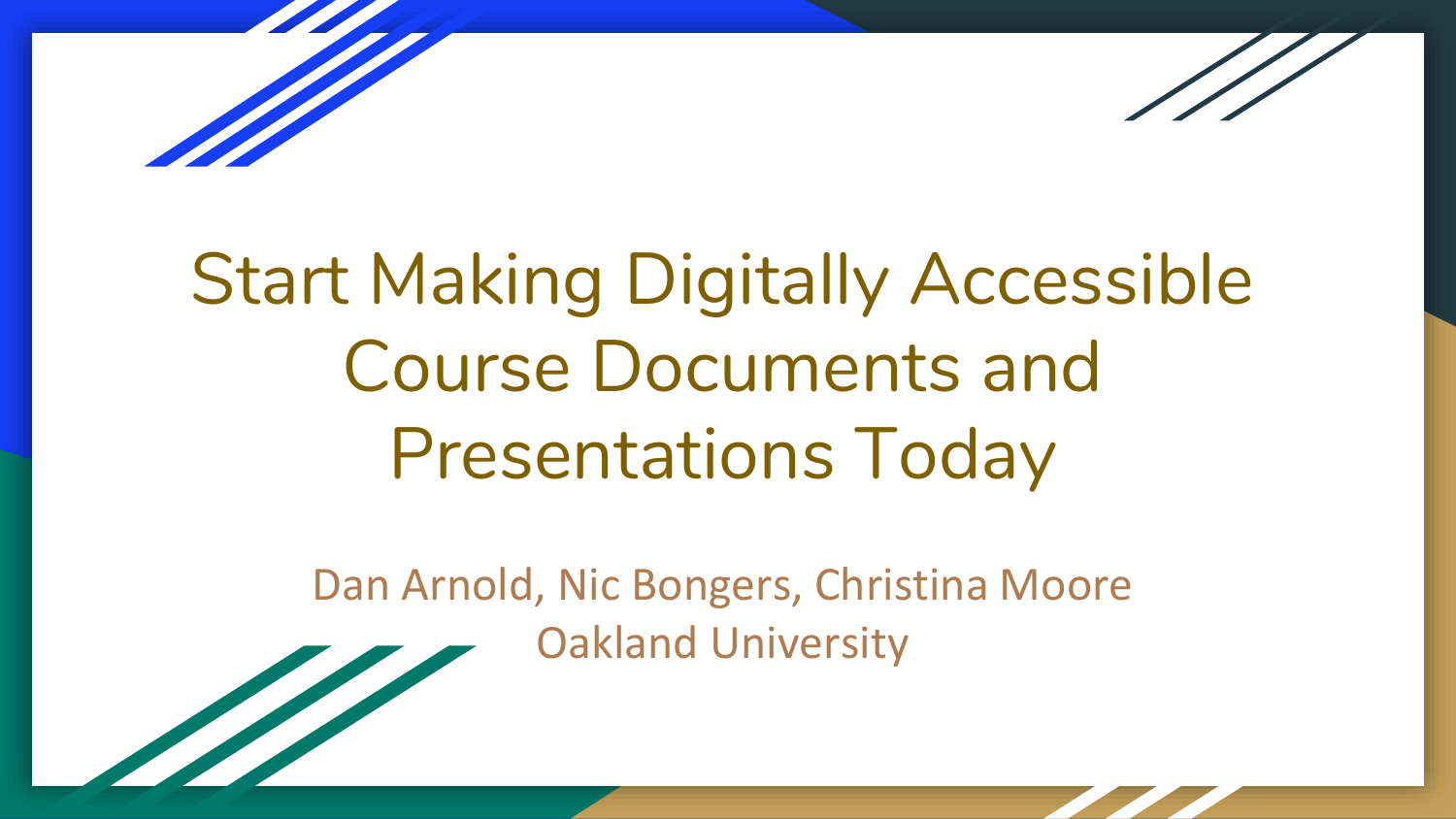# Learning Outcomes

- Define the web and digital accessibility standards.
- Evaluate digital course contents for accessibility.
- Plan process for creating accessible materials and updating existing materials.
- Use guidelines to create accessible digital materials.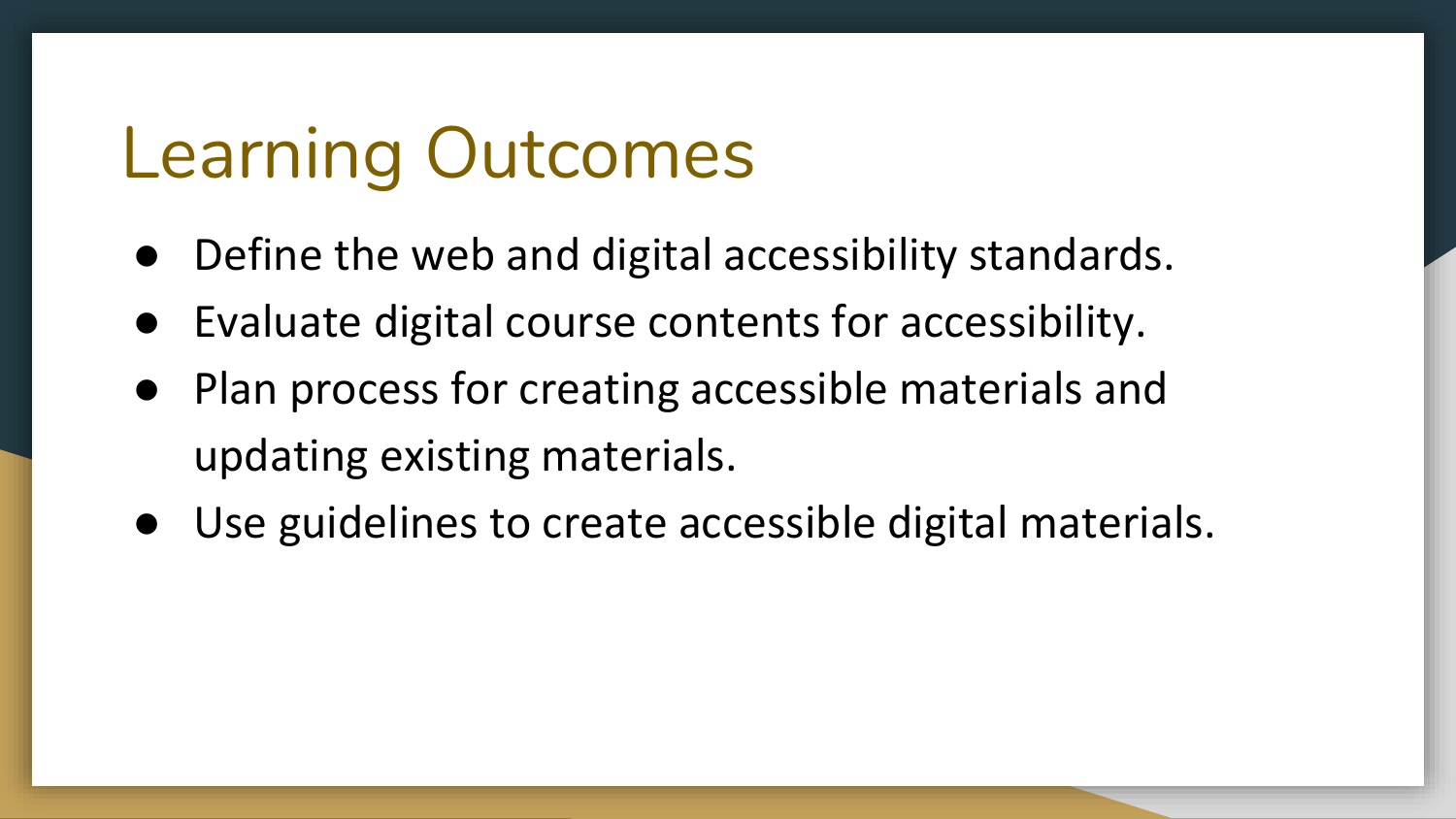# Annoying Occurrences

Which have you experienced? Identify one specific situation.

- Broken links
- Confusing wording (wordiness, jargon without context)
- Difficult color distinction
- Video sound too quiet/loud
- Poor video sound quality
- Difficult legibility (color contrast, font size, layout)
- Unclear content organization
- Difficult navigability (mouse movability, faulty buttons)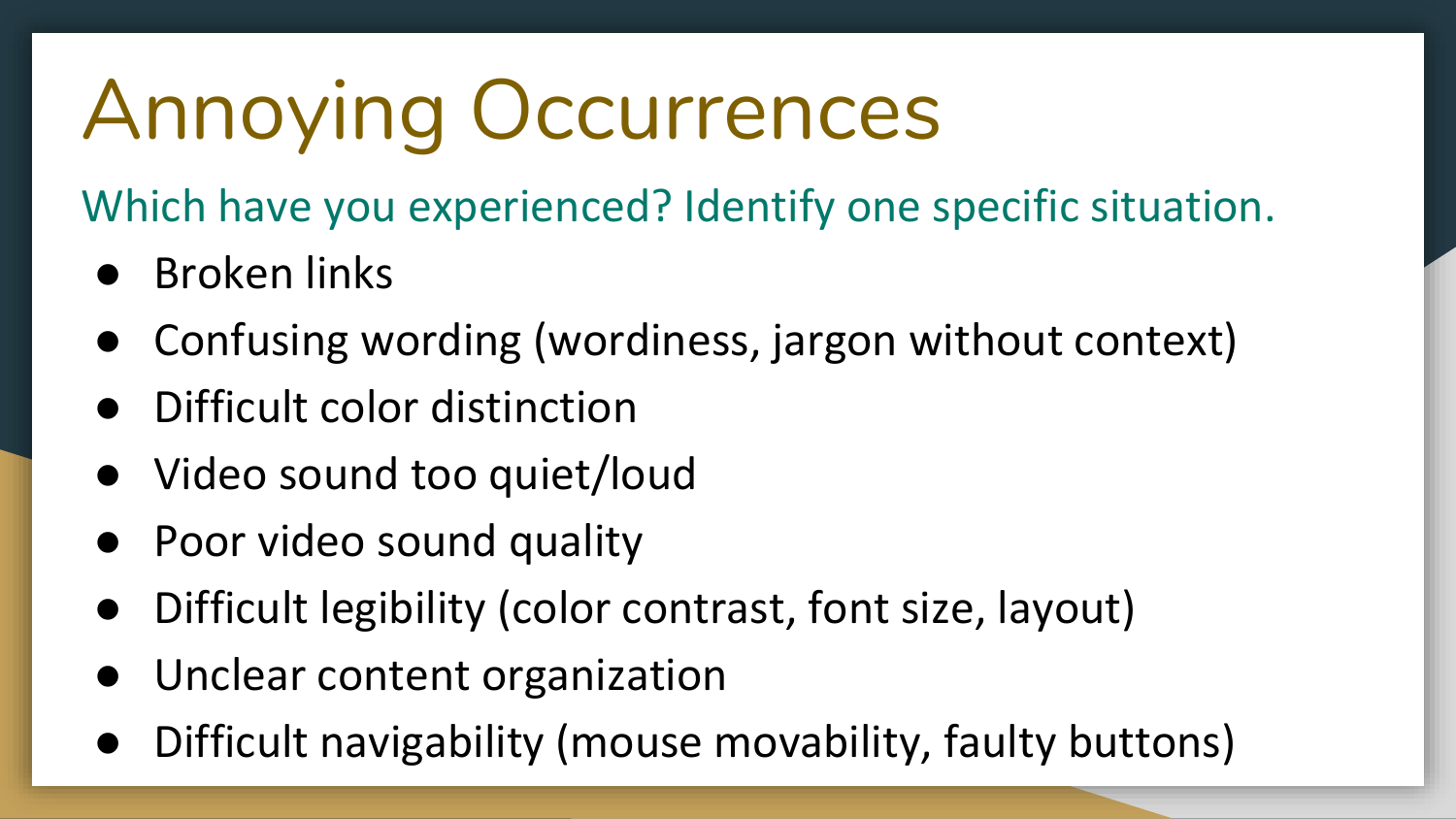# "Accessible"

"The person with the disability must be able to obtain the information as fully, equally and independently as a person without a disability."

Settlement Agreements, the US Department of Education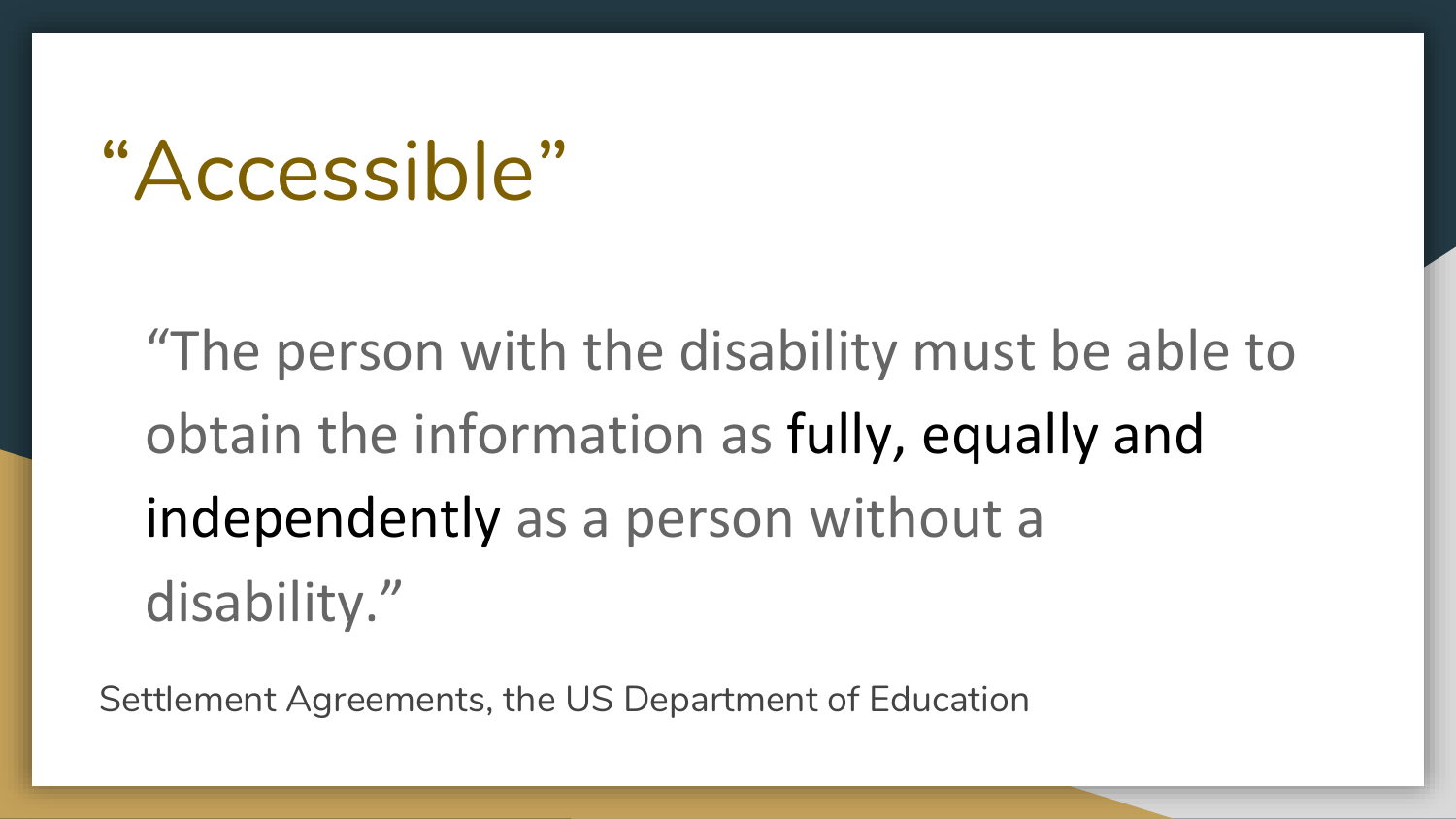# Accessibility Law and Guidelines

- ADA (Americans with Disabilities Act)
- Section 508 of the Rehabilitation Act of 1973
- Web Content Accessibility Guidelines (WCAG)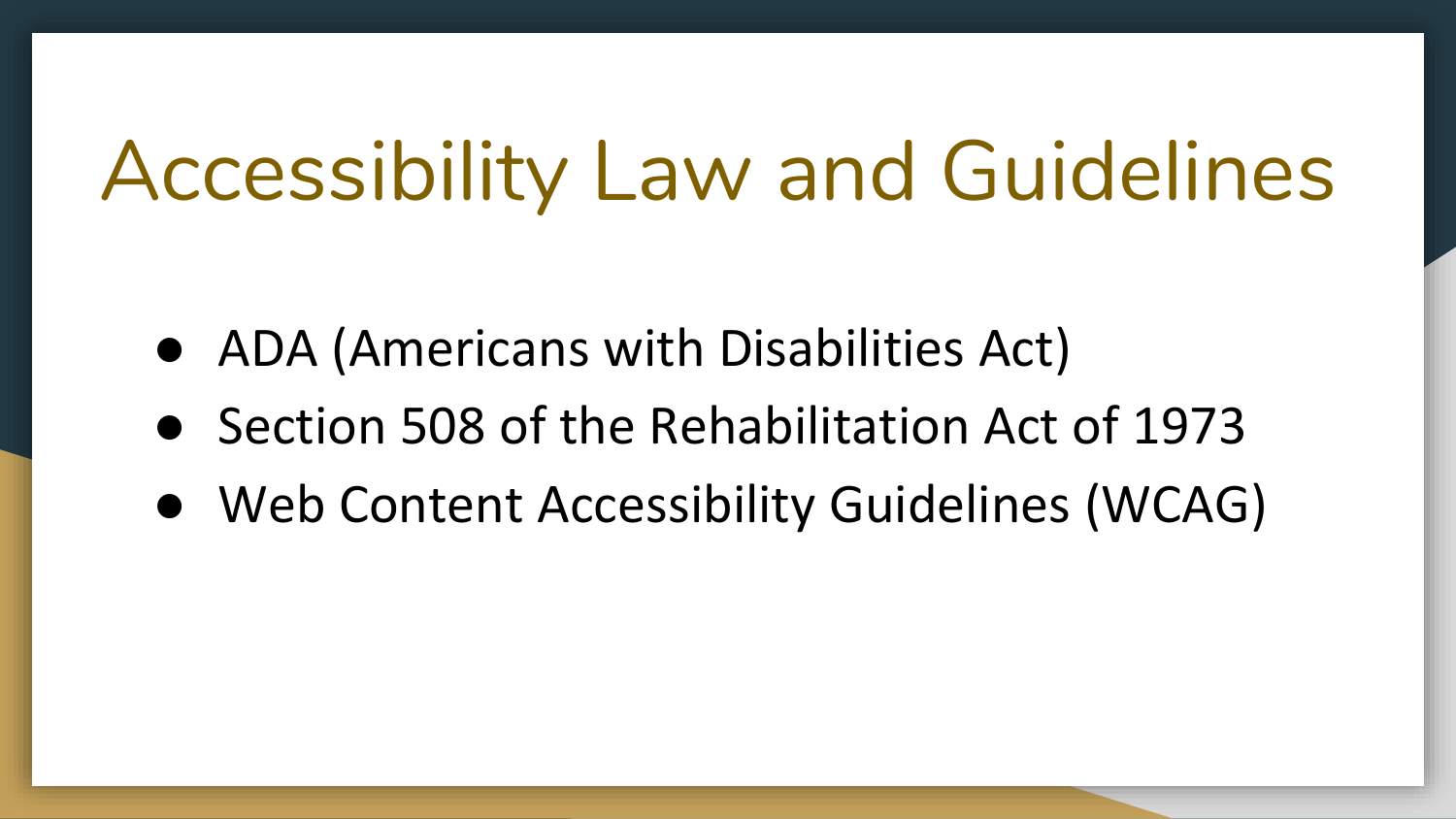# Digital Accessibility: Essential for Some, Beneficial for All

- Standards essential for less than 10% with impairments
- Beneficial for other impairments (e.g. learning disabilities)
- Beneficial for other life needs (e.g. captions in loud places)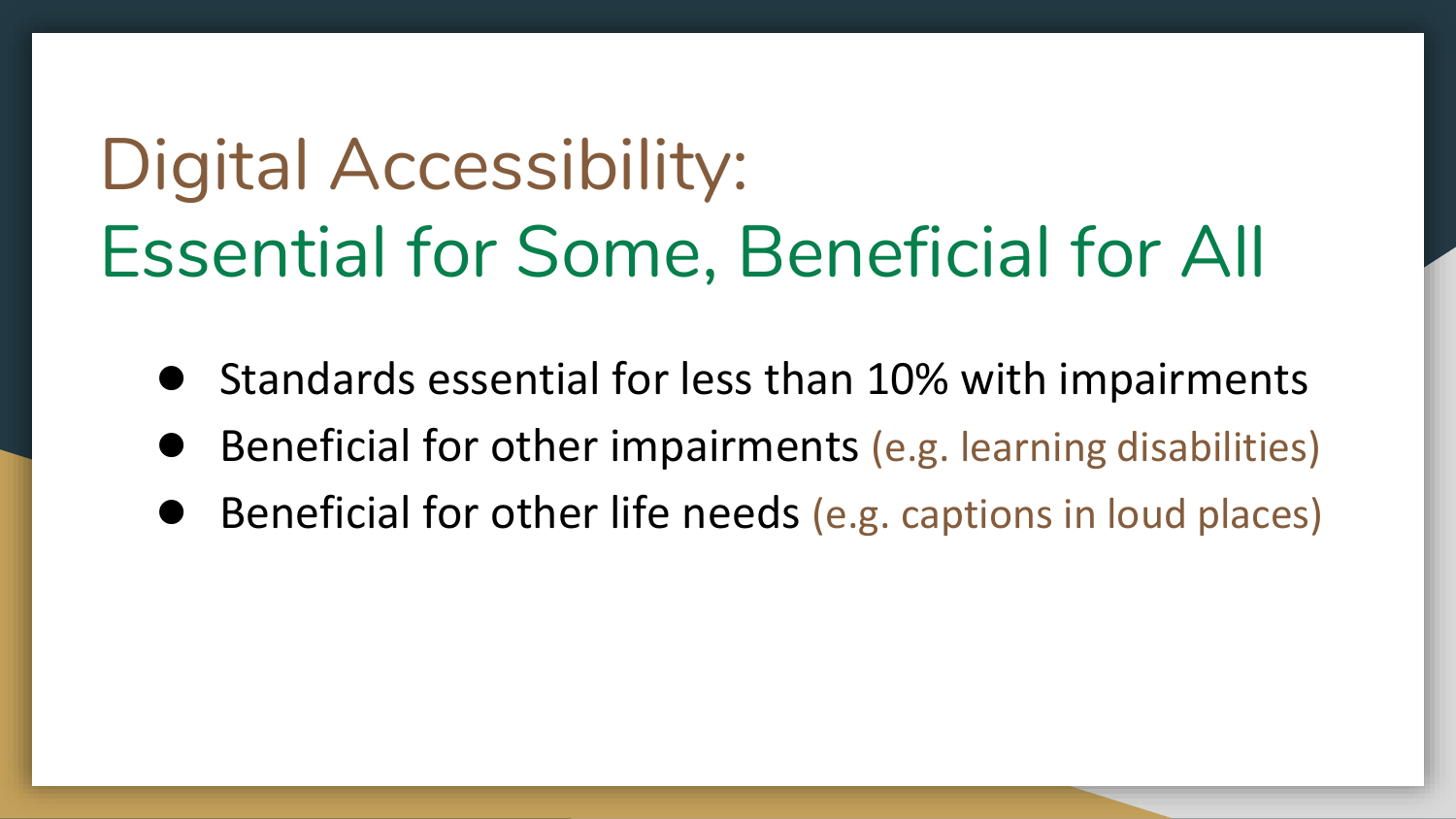

# Web Accessibility Guidelines: Top Hits for Faculty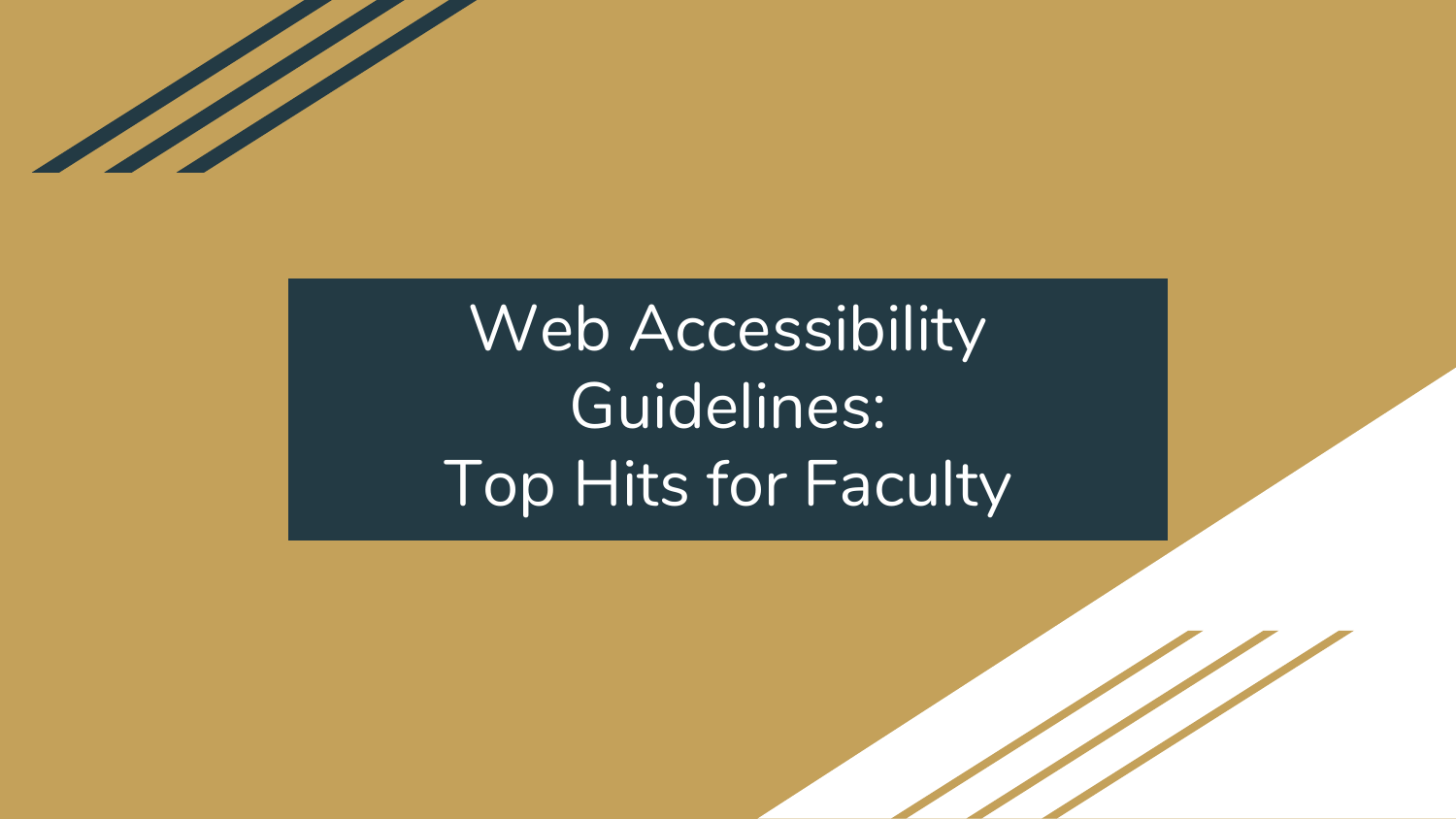# Common Features for Faculty

- Text appearance
- Color
- Weblinks
- Sequence
- Images
- Captions, Transcripts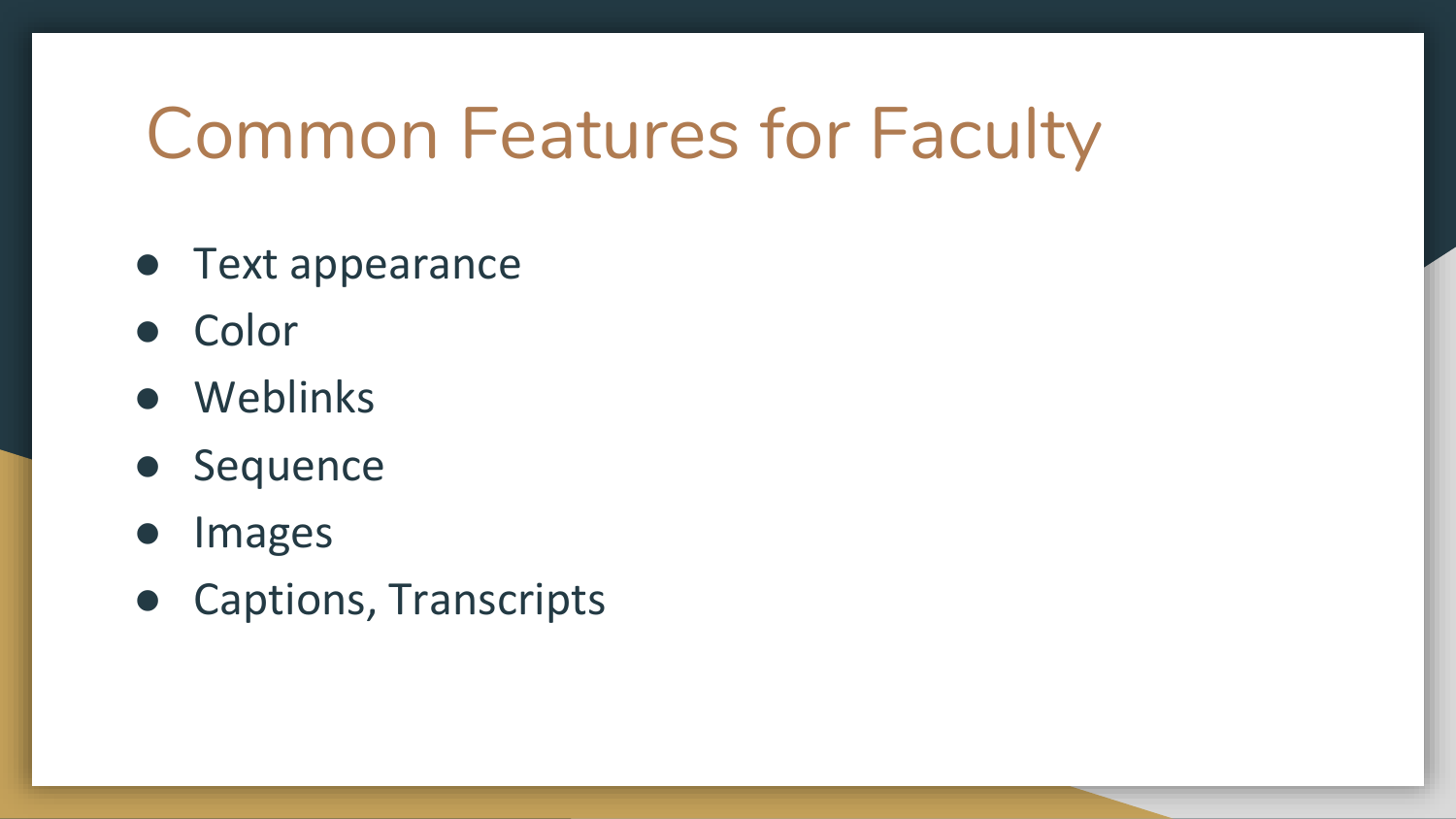# Text Appearance

Size Recommendations

- 12pt size (documents)
- 24pt size (slides)

Type Recommendations

- Tahoma
- Arial
- Helvetica
- Times New Roman
- Georgia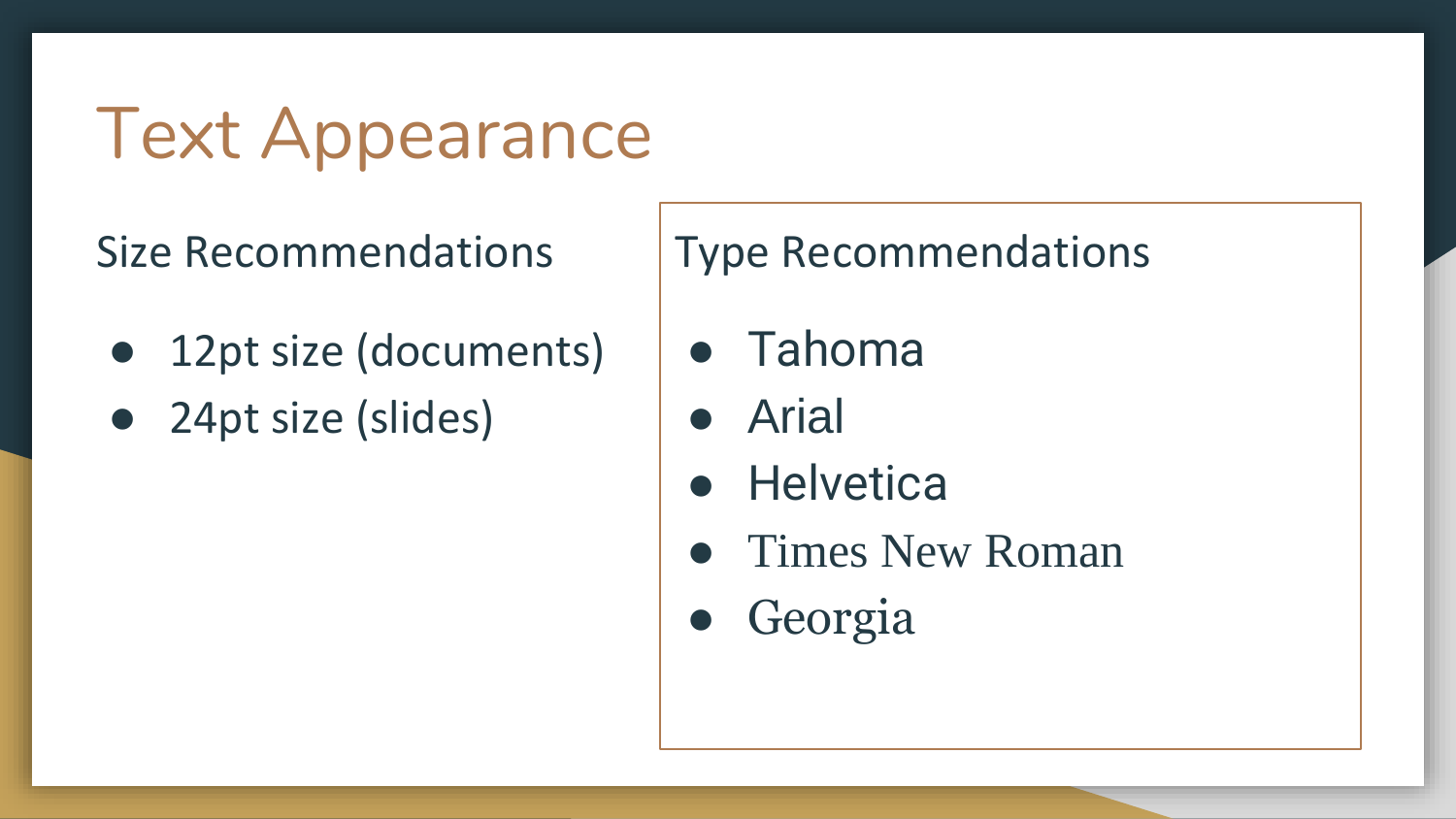# Color: Knowledge Check

## COMMON FEATURES

- **Text appearance**
- Color
- Weblinks
- **Sequence**
- **Images**
- Captions, **Transcripts**

**Knowledge Check:** Select the best color contrast: **A.TEXT B.TEXT C.TEXT D.TEXT**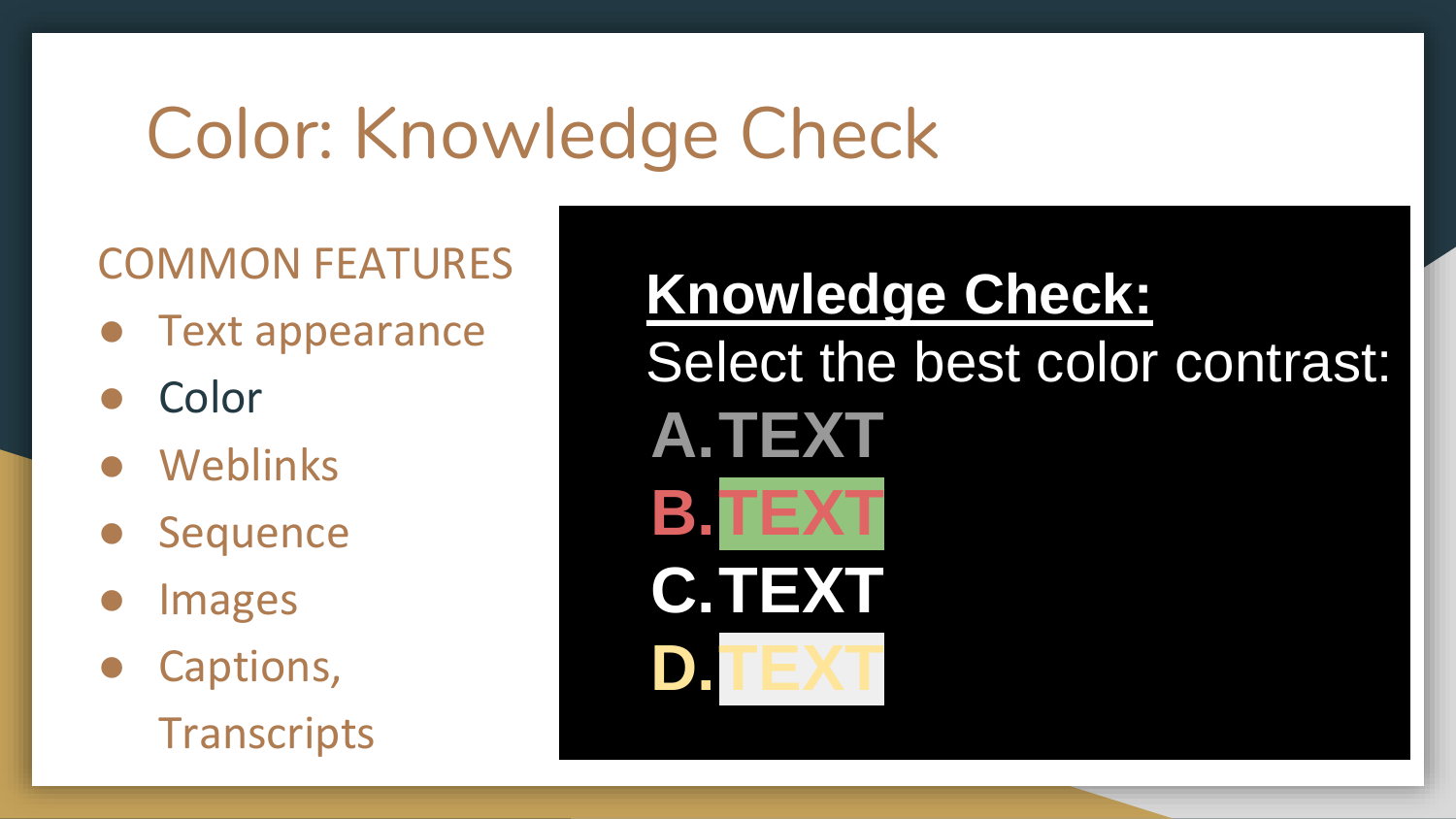# Color Guidelines

- Users must easily see colored content due to its high contrast.
	- poor contrast and more poor contrast
- Users cannot rely on color as the sole method of conveying content or distinguishing visual elements. ○ Bad example: "Red text connotes required readings."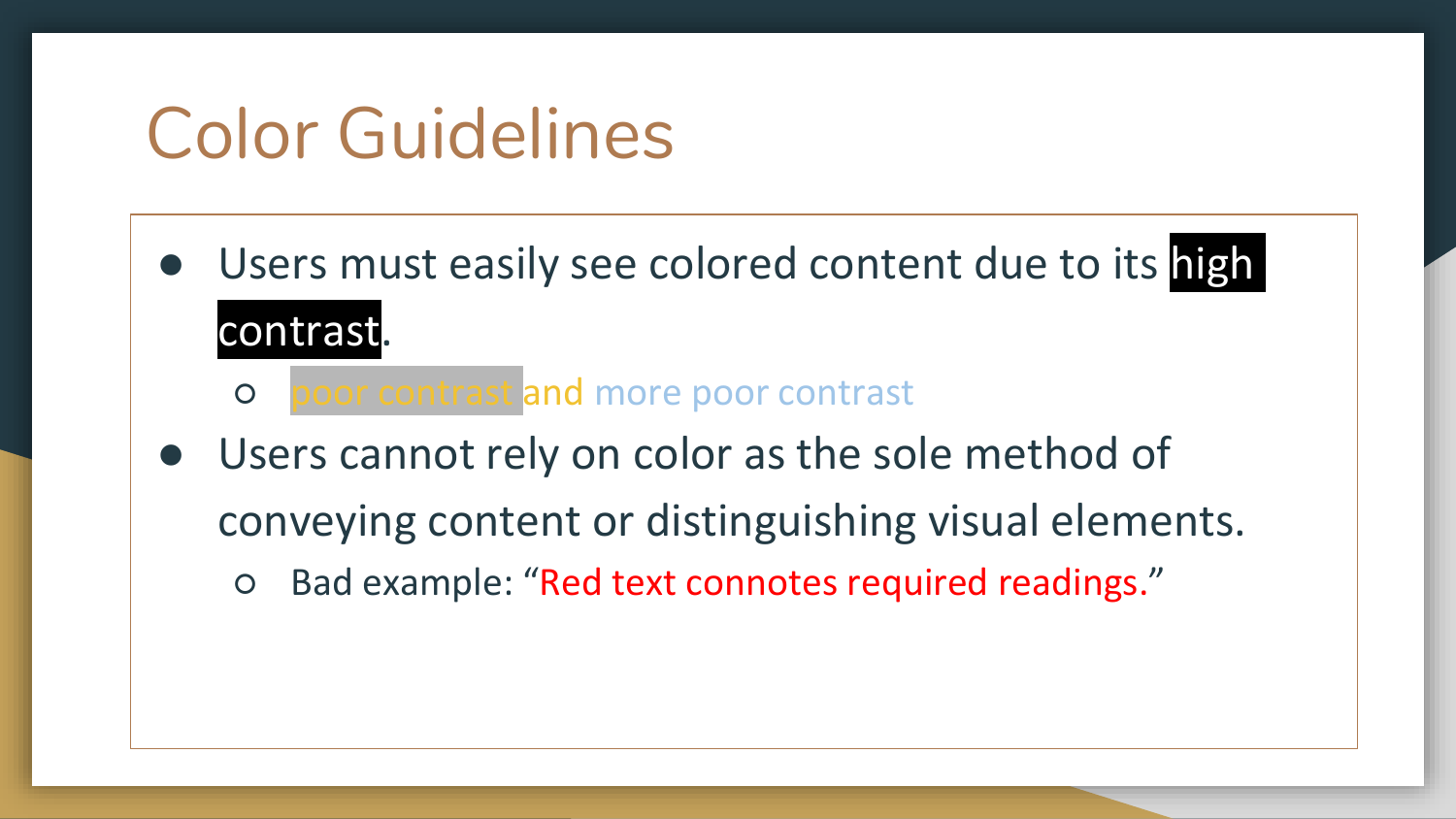# Color Example

- **Text appearance**
- Color
- Weblinks
- **Sequence**
- **Images**
- Captions, Transcripts

Common Features for Faculty: Color

- Users must easily see colored content due to its high  $\bullet$ contrast [example: white font on black background].
	- oor contrast [gold font on light gray background] and more O poor contrast [light blue font on white background.]
- Users cannot rely on color as the sole method of  $\bullet$ conveying content or distinguishing visual elements.
	- Bad example: "Red text connotes required readings." [written in O red with no text indication of color or required.]

*In-person presentation example Accessible, asynchronous presentation example*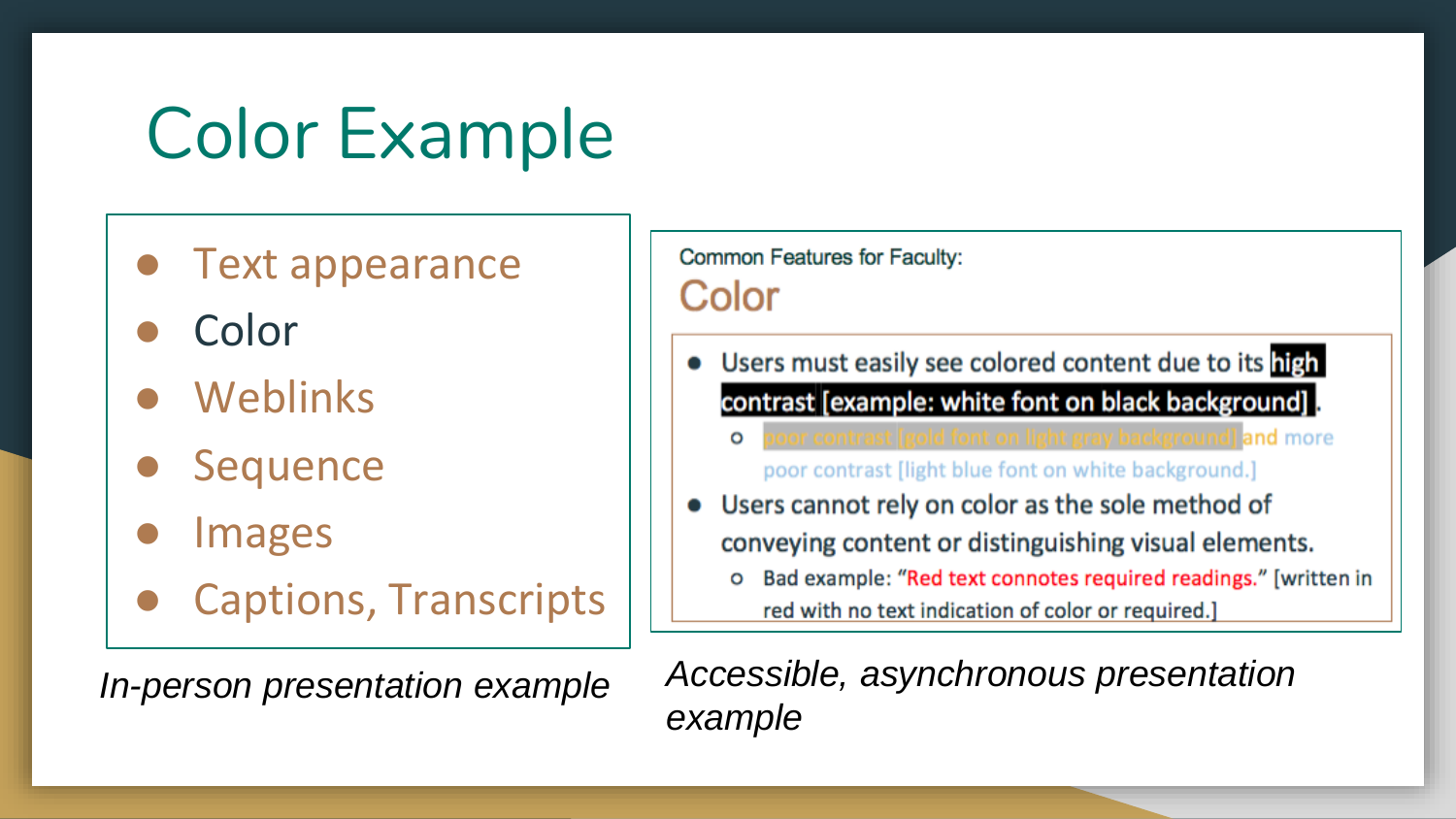# Weblinks: Knowledge Check

## COMMON FEATURES

- **Text appearance**
- Color
- **Weblinks**
- **Sequence**
- **Images**
- Captions, **Transcripts**

**Knowledge Check:** Select the proper Weblink: A: Log in to your online course by going to the [Oakland University Moodle Login](http://moodle.oakland.edu)  Page.

B: Log in to your online course by clicking here: <http://moodle.oakland.edu>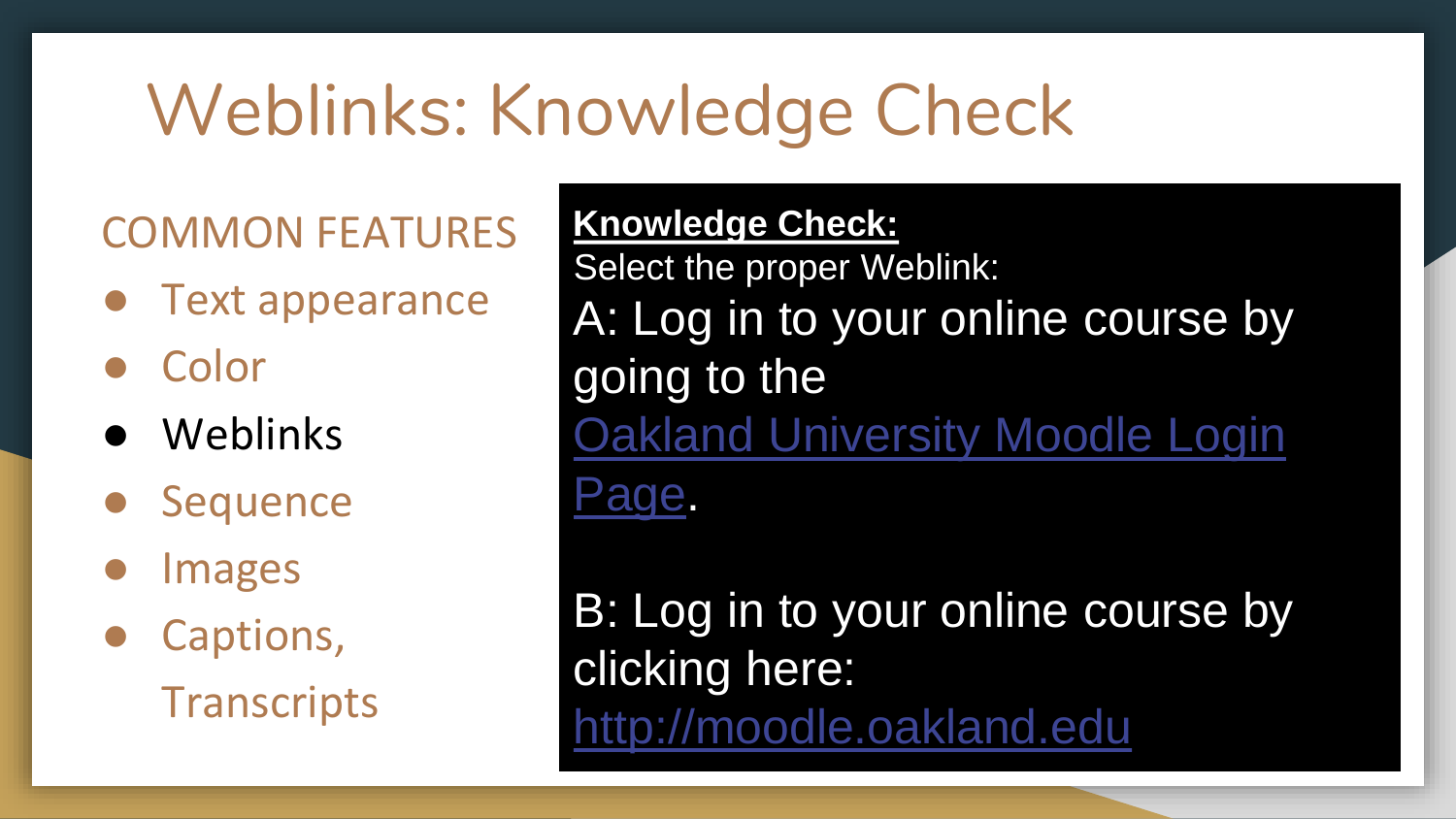# Weblinks Guidelines

A user must be able to click on weblinks without seeing the full URL and have knowledge of where it will open.

- Good example: View e-[LIS's Moodle Help Documents](http://www2.oakland.edu/elis/moodlehelp.cfm).
- Bad example: Click here to view e-LIS's Moodle Help Documents: [http://www2.oakland.edu/elis/moodlehelp.cf](http://www2.oakland.edu/elis/moodlehelp.cfm)

Also…. Ensure links function properly.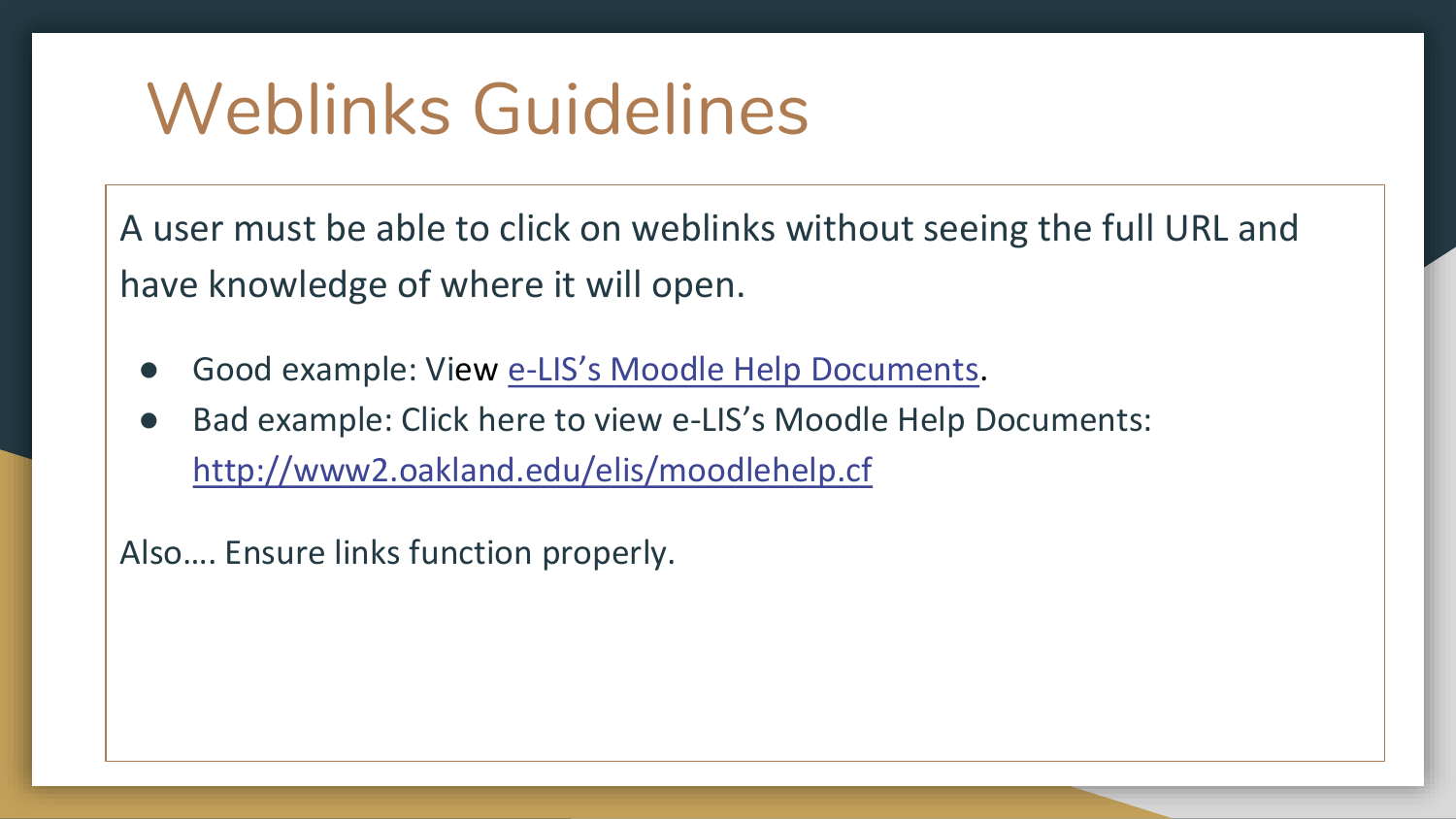# Sequence: Knowledge Check

COMMON FEATURES

- **Text appearance**
- Color
- **Weblinks**
- Sequence
- **Images**
- Captions, **Transcripts**

**Knowledge Check:** Select the proper list type: A: United States Flag Colors: • Red • White • Blue B: United States Flag Colors: 1. Red 2. White 3. Blue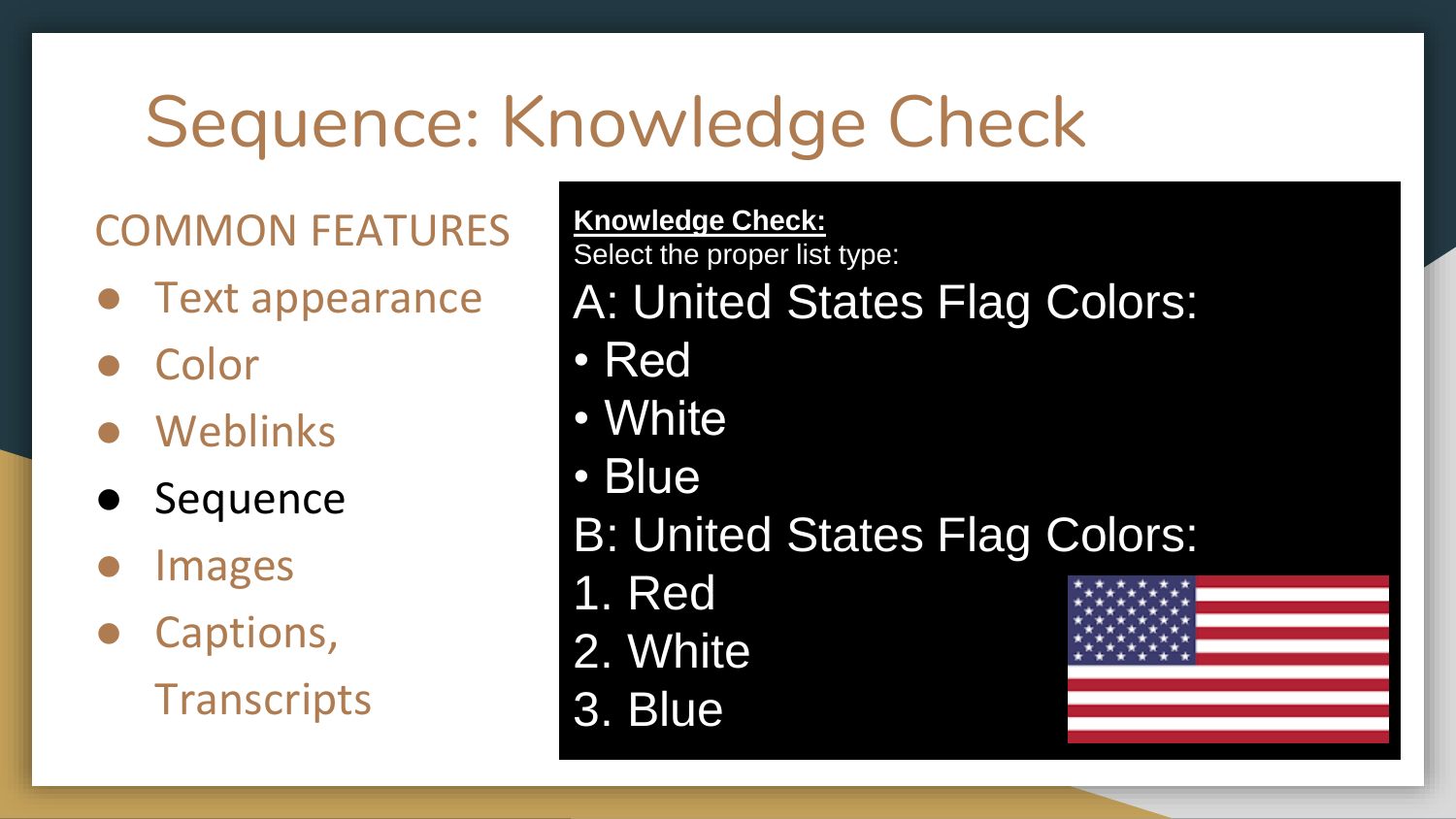# Sequence Guidelines

- Lists: bullet and numbered
- Organize text with headings, subheadings, and body formatted text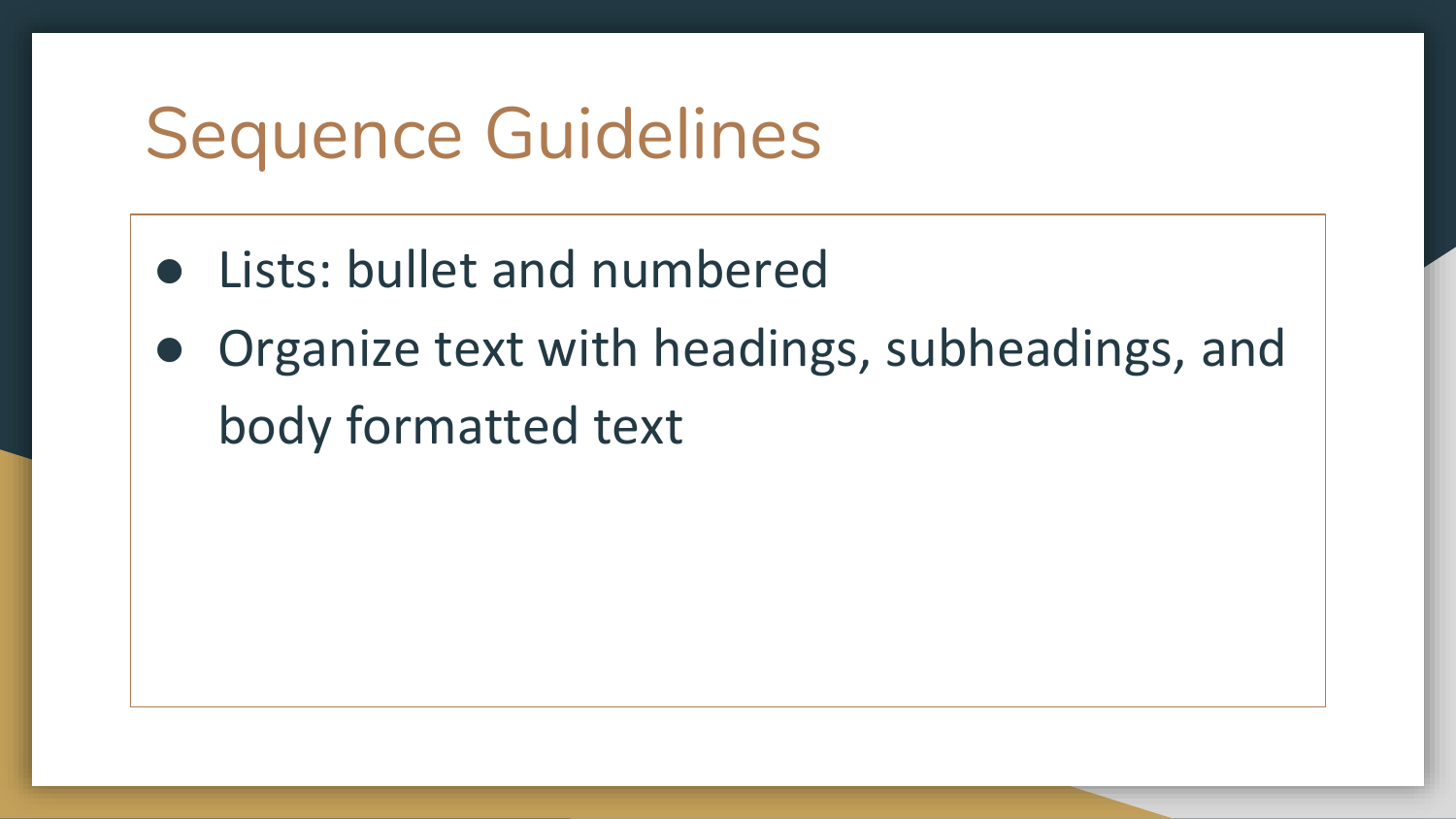# Sequence: The Difference?

### Teaching and Learning Collaborations: HLC Report

Oakland University. Center for Excellence in Teaching and Learning (CETL); e-Learning and Instructional Support (e-LIS) January 2018

One objective in the CETL Strategic Plan is "to work in collaboration with e-Learning and Instructional Support (e-LIS) to model effective learning and teaching pedagogy using evidence-based practice." This collaboration takes place in reqular meetings to discuss opportunities for collaboration in supporting faculty directly and university-wide teaching and learning initiatives.

### **Monthly Meetings**

CETL and e-LIS meet once a month to give updates on our unit's projects related to teaching and learning and discuss possible collaborations. These meetings came out of feedback from our respective faculty committees identifying issues with overlap between our services and opportunities to merge efforts. We have used these meetings to cross-promote faculty services, events, and other opportunities; develop workshops; and advise on operations and programming. Meetings take place among faculty development teams and also between directors.

### **Co-facilitated Faculty Workshops**

### **Faculty Development Workshops**

In Summer 2017, one CETL and one e-LIS employee collaborated on Learning Design workshops on "Establishing Learning and Behavioral Expectations," "Taking the Class Temperature: Methods for Providing and Receiving Student Feedback," and "Best Practices in Hybrid Teaching." CETL and e-LIS plan on repeating the Hybrid Teaching workshop in future semesters as this topic is in high demand among faculty

### Teaching and Learning Collaborations: HLC Report

Oakland University. Center for Excellence in Teaching and Learning (CETL): e-Learning and Instructional Support (e-LIS)

### January 2018

One objective in the CETL Strategic Plan is "to work in collaboration with e-Learning and Instructional Support (e-LIS) to model effective learning and teaching pedagogy using evidence-based practice." This collaboration takes place in regular meetings to discuss opportunities for collaboration in supporting faculty directly and university-wide teaching and learning initiatives.

### **Monthly Meetings**

CETL and e-LIS meet once a month to give updates on our unit's projects related to teaching and learning and discuss possible collaborations. These meetings came out of feedback from our respective faculty committees identifying issues with overlap between our services and opportunities to merge efforts. We have used these meetings to cross-promote faculty services. events, and other opportunities; develop workshops; and advise on operations and programming. Meetings take place among faculty development teams and also between directors.

### **Co-facilitated Faculty Workshops**

### **Faculty Development Workshops**

In Summer 2017, one CETL and one e-LIS employee collaborated on Learning Design workshops on "Establishing Learning and Behavioral Expectations," "Taking the Class Temperature: Methods for Providing and Receiving Student Feedback," and "Best Practices in Hybrid Teaching." CETL and e-LIS plan on repeating the Hybrid Teaching workshop in future semesters as this topic is in high demand among faculty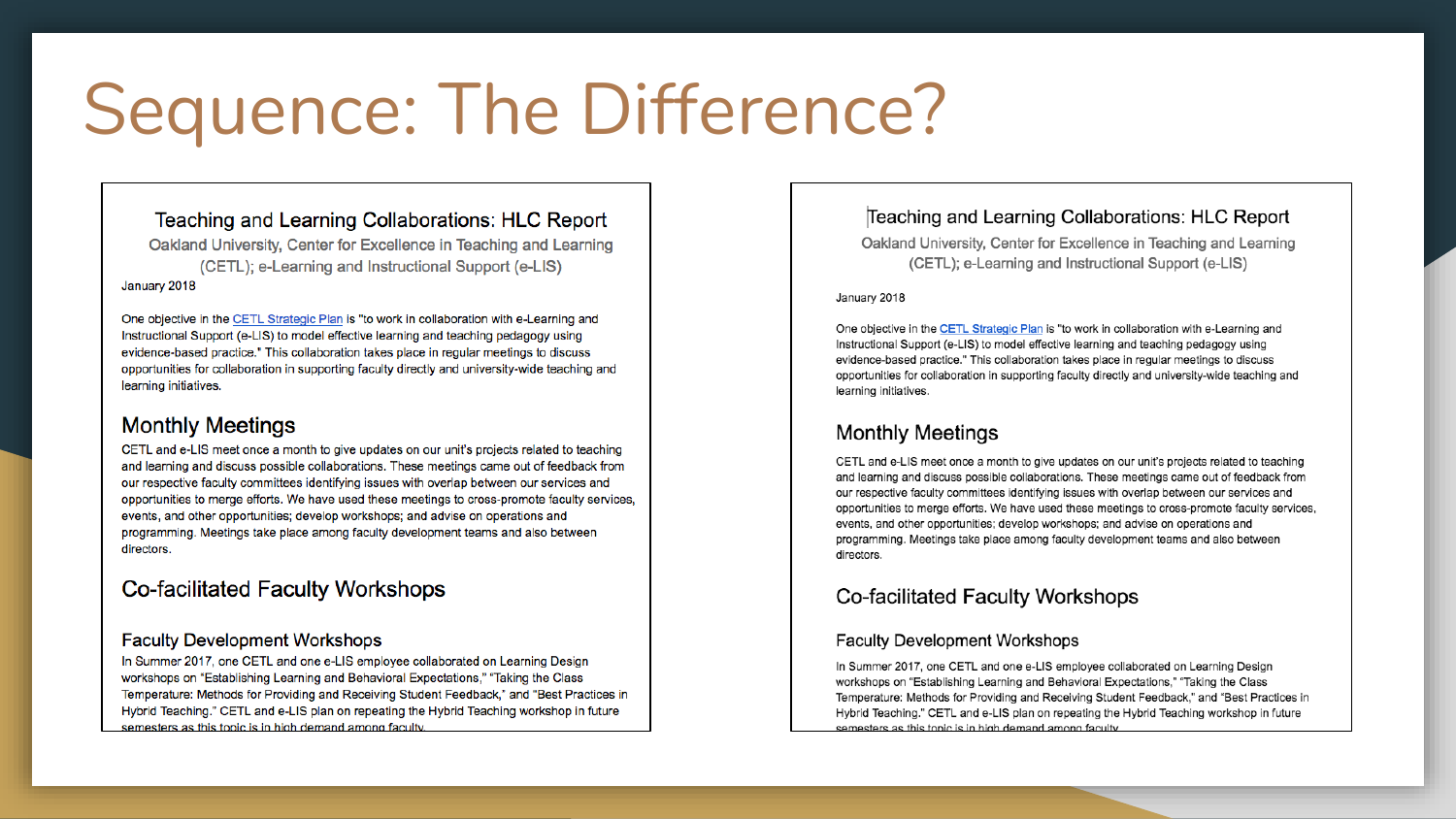# Sequence: Examples

[View a demonstration of a Screen](https://www.youtube.com/watch?v=3fu6rvrwvgY)  Reader navigating an accessible and inaccessible Word document.

Headings you add to the document will appear here.

 $\times$ 

Outline

### Teaching and Learning Collaborations: HLC Report

Oakland University, Center for Excellence in Teaching and Learning (CETL); e-Learning and Instructional Support (e-LIS) January 2018

One objective in the CETL Strategic Plan is "to work in collaboration with e-Learning and Instructional Support (e-LIS) to model effective learning and teaching pedagogy using evidence-based practice." This collaboration takes place in regular meetings to discuss opportunities for collaboration in supporting faculty directly and university-wide teaching and learning initiatives.

### **Monthly Meetings**

CETL and e-LIS meet once a month to give updates on our unit's projects related to teaching and learning and discuss possible collaborations. These meetings came out of feedback from our respective faculty committees identifying issues with overlap between our services and opportunities to merge efforts. We have used these meetings to cross-promote faculty services, events, and other opportunities; develop workshops; and advise on operations and programming. Meetings take place among faculty development teams and also between directors

### Co-facilitated Faculty Workshops

### **Faculty Development Workshops**

In Summer 2017, one CETL and one e-LIS employee collaborated on Learning Design workshops on "Establishing Learning and Behavioral Expectations," "Taking the Class

### Bad Example: No heading styles Good Example: Heading styles

| 100%                                                     | Title                          | Arial                                                                                             |                                                                                                                                                                                                                                                                                                                                                                                                                                                                                                                                                                                                                                                                           |  |  | - 7 - <u>0 - A</u> →   ∞ - ■   글   를   글   글   글 - j글 - j글 - j글 |  |  |  |  |  |  |  |  |
|----------------------------------------------------------|--------------------------------|---------------------------------------------------------------------------------------------------|---------------------------------------------------------------------------------------------------------------------------------------------------------------------------------------------------------------------------------------------------------------------------------------------------------------------------------------------------------------------------------------------------------------------------------------------------------------------------------------------------------------------------------------------------------------------------------------------------------------------------------------------------------------------------|--|--|-----------------------------------------------------------------|--|--|--|--|--|--|--|--|
| è                                                        | Normal text                    |                                                                                                   |                                                                                                                                                                                                                                                                                                                                                                                                                                                                                                                                                                                                                                                                           |  |  |                                                                 |  |  |  |  |  |  |  |  |
| ing and Learning Colla                                   | $\overline{\phantom{a}}$ Title | b.                                                                                                |                                                                                                                                                                                                                                                                                                                                                                                                                                                                                                                                                                                                                                                                           |  |  |                                                                 |  |  |  |  |  |  |  |  |
| ly Meetings                                              | <b>Subtitle</b>                |                                                                                                   | iching and Learning Collaborations: HLC Report                                                                                                                                                                                                                                                                                                                                                                                                                                                                                                                                                                                                                            |  |  |                                                                 |  |  |  |  |  |  |  |  |
| ilitated Faculty Workshops<br>ulty Development Workshops | Heading 1                      |                                                                                                   | and University, Center for Excellence in Teaching and Learning<br>(CETL); e-Learning and Instructional Support (e-LIS)                                                                                                                                                                                                                                                                                                                                                                                                                                                                                                                                                    |  |  |                                                                 |  |  |  |  |  |  |  |  |
| orientation Workshops                                    |                                | 18<br>Heading 2<br>ve in the CETL Strategic Plan is "to work in collaboration with e-Learning and |                                                                                                                                                                                                                                                                                                                                                                                                                                                                                                                                                                                                                                                                           |  |  |                                                                 |  |  |  |  |  |  |  |  |
| ittee Participation<br>aching Initiatives                | Heading 3                      |                                                                                                   | il Support (e-LIS) to model effective learning and teaching pedagogy using<br>ased practice." This collaboration takes place in regular meetings to discuss<br>is for collaboration in supporting faculty directly and university-wide teaching and                                                                                                                                                                                                                                                                                                                                                                                                                       |  |  |                                                                 |  |  |  |  |  |  |  |  |
| tal Accessibility for Faculty                            | Options                        |                                                                                                   | tiatives.                                                                                                                                                                                                                                                                                                                                                                                                                                                                                                                                                                                                                                                                 |  |  |                                                                 |  |  |  |  |  |  |  |  |
|                                                          |                                | directors.                                                                                        | <b>Monthly Meetings</b><br>CETL and e-LIS meet once a month to give updates on our unit's projects related to teaching<br>and learning and discuss possible collaborations. These meetings came out of feedback from<br>our respective faculty committees identifying issues with overlap between our services and<br>opportunities to merge efforts. We have used these meetings to cross-promote faculty services,<br>events, and other opportunities; develop workshops; and advise on operations and<br>programming. Meetings take place among faculty development teams and also between<br>Co-facilitated Faculty Workshops<br><b>Faculty Development Workshops</b> |  |  |                                                                 |  |  |  |  |  |  |  |  |

Outlin

Teacl

Month

Co-fa Fac

Pre

Comr

**OU Te** 

Digi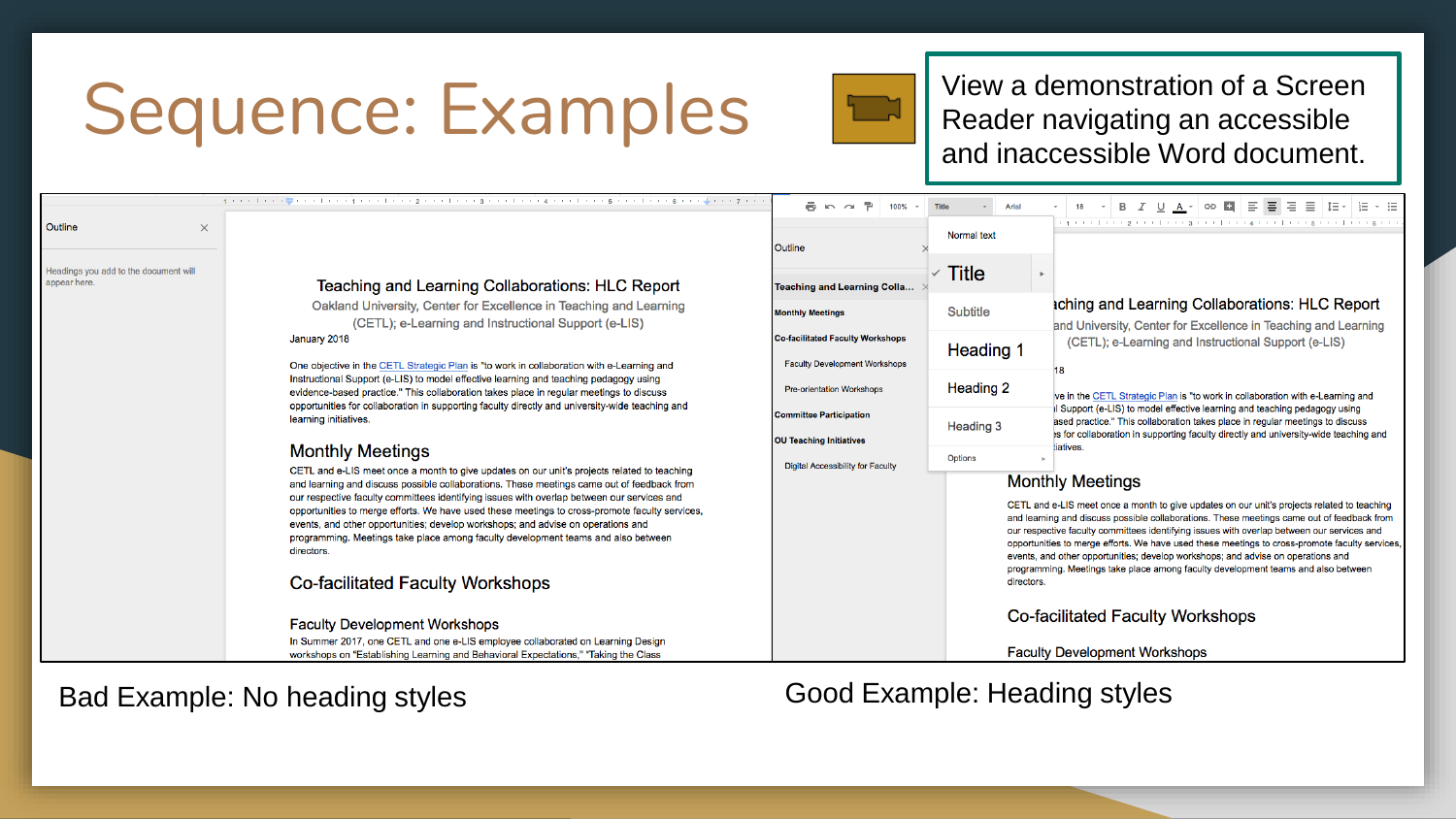# Sequence: Beneficial for All

## Essential for some?

● Visually-impaired understand how content is organized

## Beneficial for all?

- Less work for creators manually distinguishing heading styles
- Easier section-to-section navigation for readers Good Example: Heading styles

| $R \approx 2$<br>ē.<br>100%              | <b>Title</b><br>Arial          | 耳<br>Ξ<br>GD <b>ED</b><br>Ξ<br>$\equiv$<br>$1 = -$<br>扫<br>18<br>в<br>U<br>$A -$                                                                                                                                                                                                                                                                                                                                                                                                                                                                                                                                                  |  |  |  |  |  |  |  |  |  |
|------------------------------------------|--------------------------------|-----------------------------------------------------------------------------------------------------------------------------------------------------------------------------------------------------------------------------------------------------------------------------------------------------------------------------------------------------------------------------------------------------------------------------------------------------------------------------------------------------------------------------------------------------------------------------------------------------------------------------------|--|--|--|--|--|--|--|--|--|
| <b>Outline</b>                           | Normal text                    |                                                                                                                                                                                                                                                                                                                                                                                                                                                                                                                                                                                                                                   |  |  |  |  |  |  |  |  |  |
|                                          | $\overline{\phantom{a}}$ Title |                                                                                                                                                                                                                                                                                                                                                                                                                                                                                                                                                                                                                                   |  |  |  |  |  |  |  |  |  |
| <b>Teaching and Learning Colla</b>       |                                | iching and Learning Collaborations: HLC Report                                                                                                                                                                                                                                                                                                                                                                                                                                                                                                                                                                                    |  |  |  |  |  |  |  |  |  |
| Monthly Meetings                         | <b>Subtitle</b>                | and University, Center for Excellence in Teaching and Learning                                                                                                                                                                                                                                                                                                                                                                                                                                                                                                                                                                    |  |  |  |  |  |  |  |  |  |
| Co-facilitated Faculty Workshops         | Heading 1                      | (CETL); e-Learning and Instructional Support (e-LIS)                                                                                                                                                                                                                                                                                                                                                                                                                                                                                                                                                                              |  |  |  |  |  |  |  |  |  |
| <b>Faculty Development Workshops</b>     |                                | 18                                                                                                                                                                                                                                                                                                                                                                                                                                                                                                                                                                                                                                |  |  |  |  |  |  |  |  |  |
| Pre-orientation Workshops                | Heading 2                      | ve in the CETL Strategic Plan is "to work in collaboration with e-Learning and                                                                                                                                                                                                                                                                                                                                                                                                                                                                                                                                                    |  |  |  |  |  |  |  |  |  |
| <b>Committee Participation</b>           | Heading 3                      | il Support (e-LIS) to model effective learning and teaching pedagogy using<br>ased practice." This collaboration takes place in regular meetings to discuss<br>is for collaboration in supporting faculty directly and university-wide teaching and                                                                                                                                                                                                                                                                                                                                                                               |  |  |  |  |  |  |  |  |  |
| <b>OU Teaching Initiatives</b>           |                                | tiatives.                                                                                                                                                                                                                                                                                                                                                                                                                                                                                                                                                                                                                         |  |  |  |  |  |  |  |  |  |
| <b>Digital Accessibility for Faculty</b> | Options<br>b.                  |                                                                                                                                                                                                                                                                                                                                                                                                                                                                                                                                                                                                                                   |  |  |  |  |  |  |  |  |  |
|                                          | directors.                     | <b>Monthly Meetings</b><br>CETL and e-LIS meet once a month to give updates on our unit's projects related to teaching<br>and learning and discuss possible collaborations. These meetings came out of feedback from<br>our respective faculty committees identifying issues with overlap between our services and<br>opportunities to merge efforts. We have used these meetings to cross-promote faculty services.<br>events, and other opportunities; develop workshops; and advise on operations and<br>programming. Meetings take place among faculty development teams and also between<br>Co-facilitated Faculty Workshops |  |  |  |  |  |  |  |  |  |
|                                          |                                | <b>Faculty Development Workshops</b>                                                                                                                                                                                                                                                                                                                                                                                                                                                                                                                                                                                              |  |  |  |  |  |  |  |  |  |
|                                          |                                |                                                                                                                                                                                                                                                                                                                                                                                                                                                                                                                                                                                                                                   |  |  |  |  |  |  |  |  |  |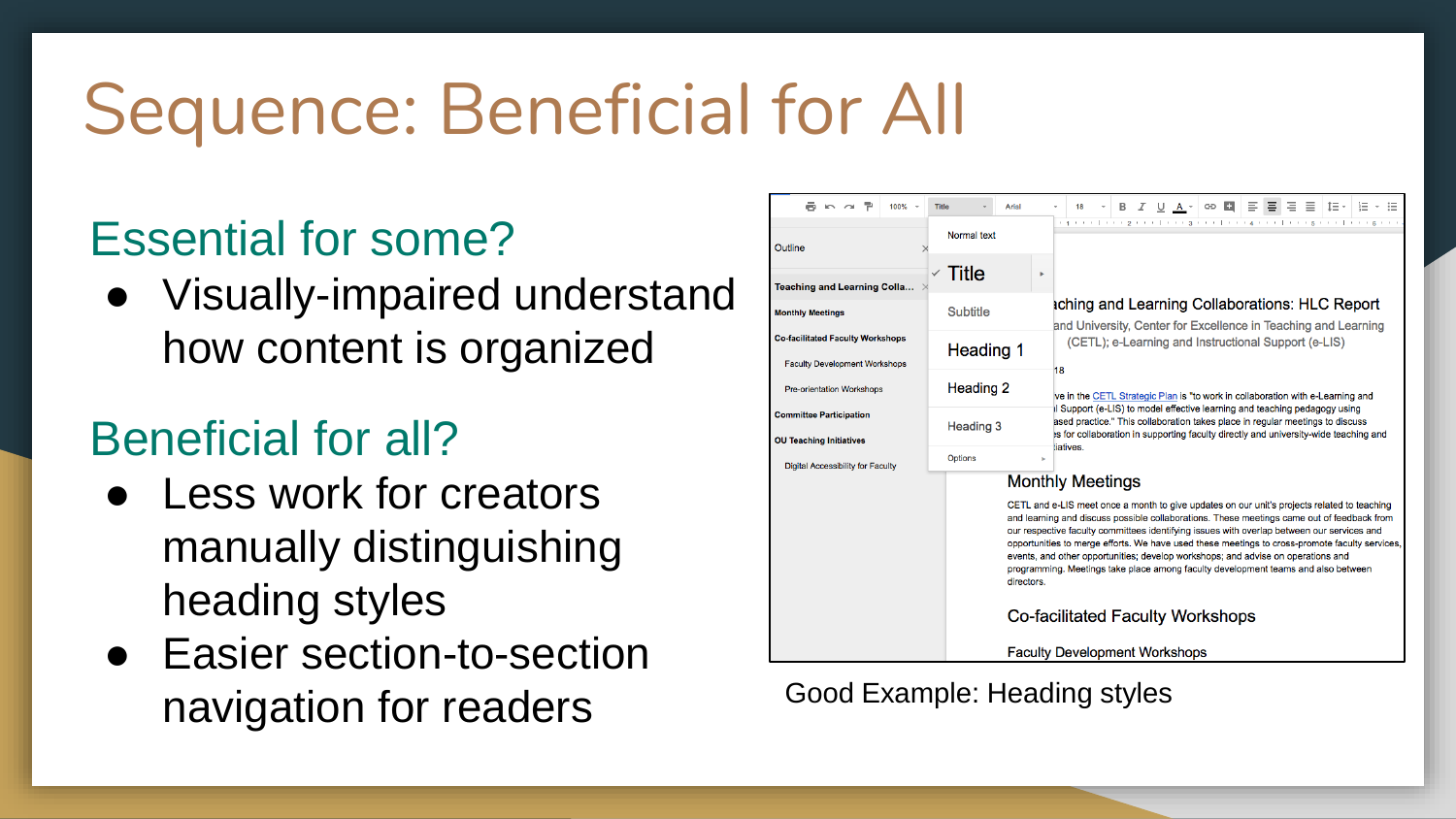# Heading Styles in Microsoft Word

**Styles** 

## Demonstration:

Tools

# Built-in Formatting

### Current style: Title + 16 pt, Centered New Style... Select All Apply a style: **Clear Formatting** T Normal ¶ Heading 1 ¶ Heading 2 ¶ Title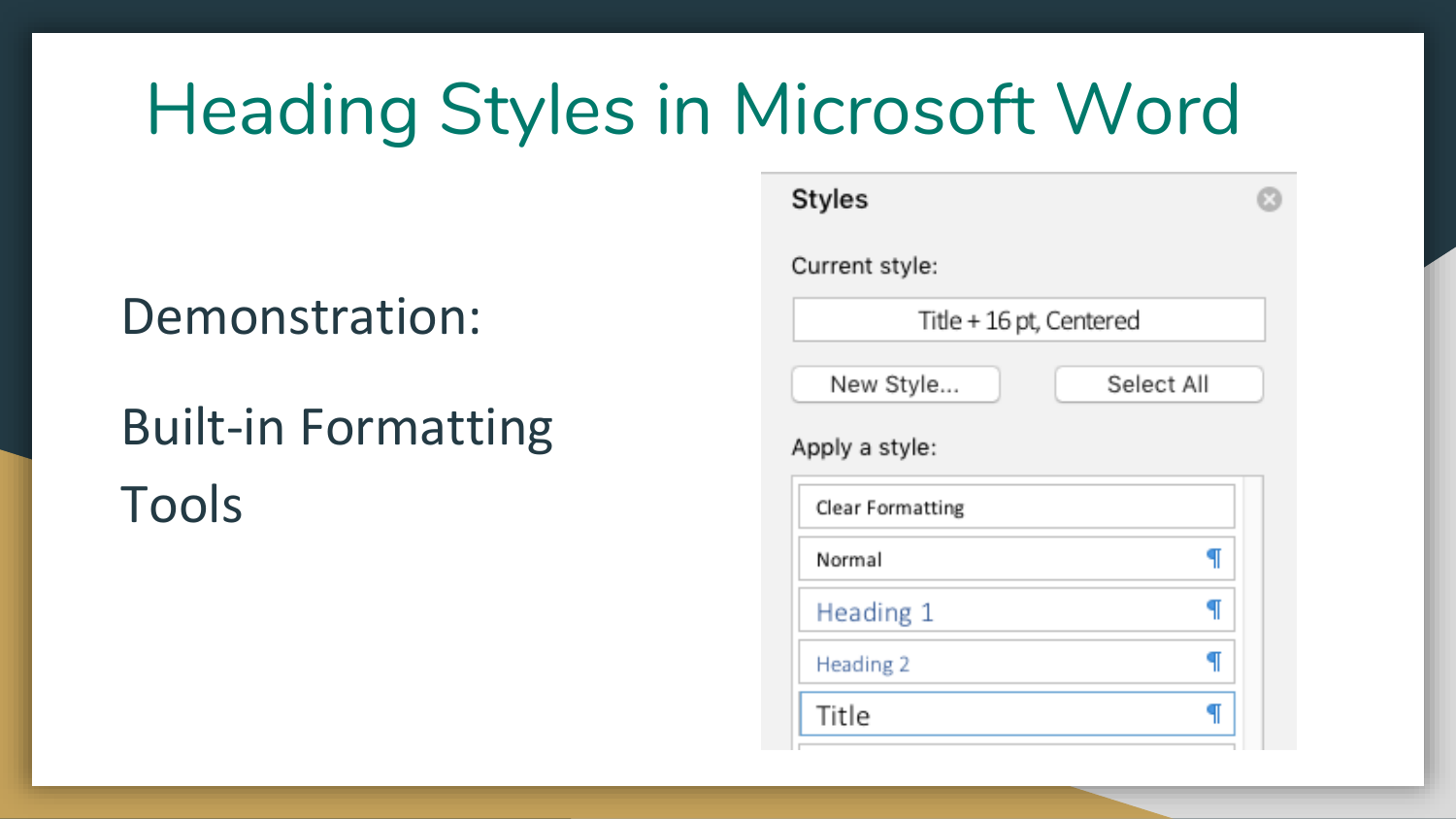# Images

## COMMON FEATURES

- **Text appearance**
- Color
- Weblinks
- **Sequence**
- **Images**
- Captions, **Transcripts**

## A user must be able to easily understand educational images by its alt. text description.

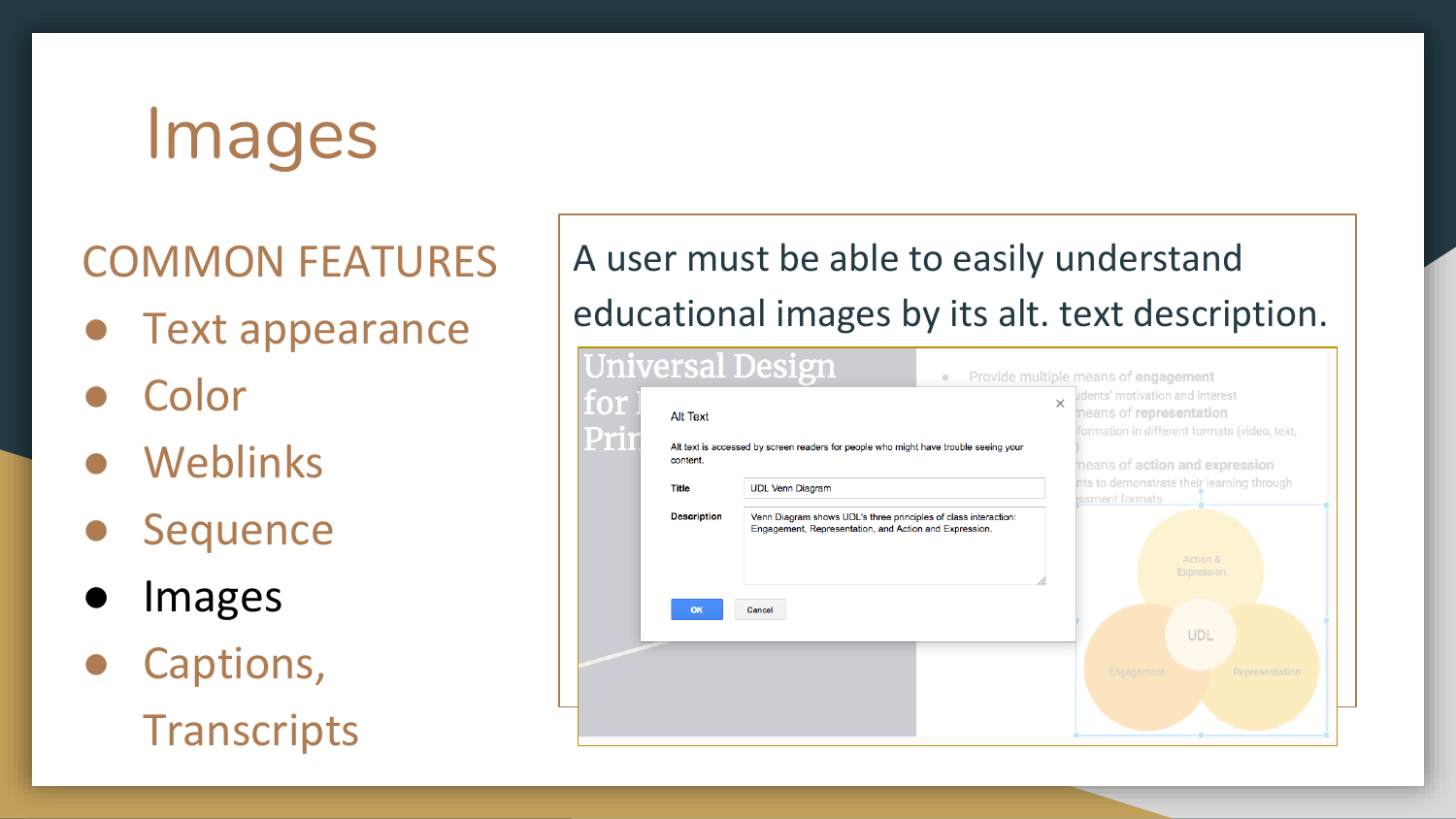# Alt Text Examples Based on Context



Banner at the top of an Italian Language course page

> Example of column types from a humanities course

Example of ancient architectural damage for preservation studies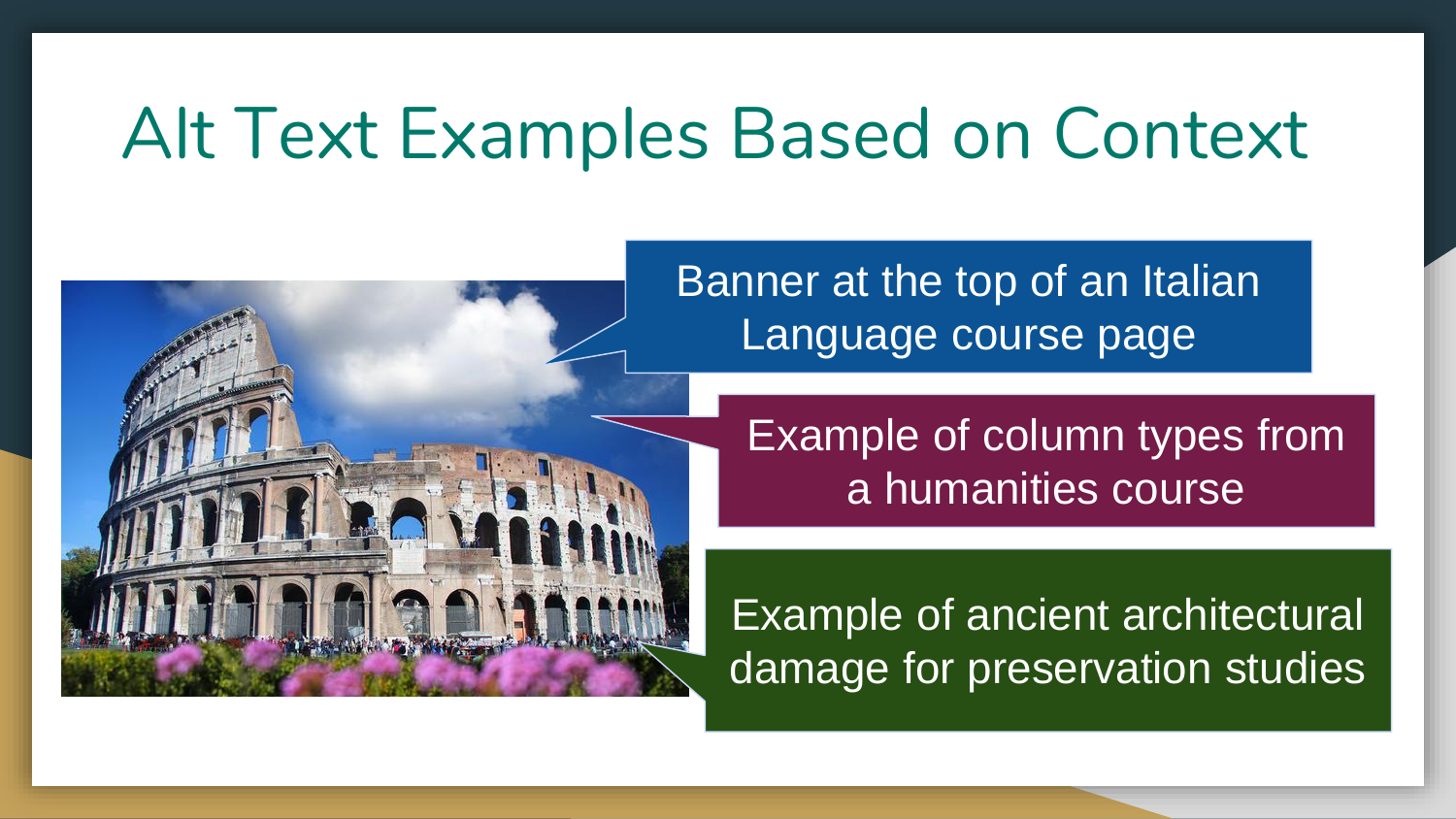## Complex Images and Alt Text

## Examples

- Tables
- **Charts**
- **Graphs**
- **Diagrams**

### **Solutions**

- Alt text that communicates data organization and main outcomes.
- Longer Alt Text in separate space with more detailed description.
- Alternative Format
- Consult disability support office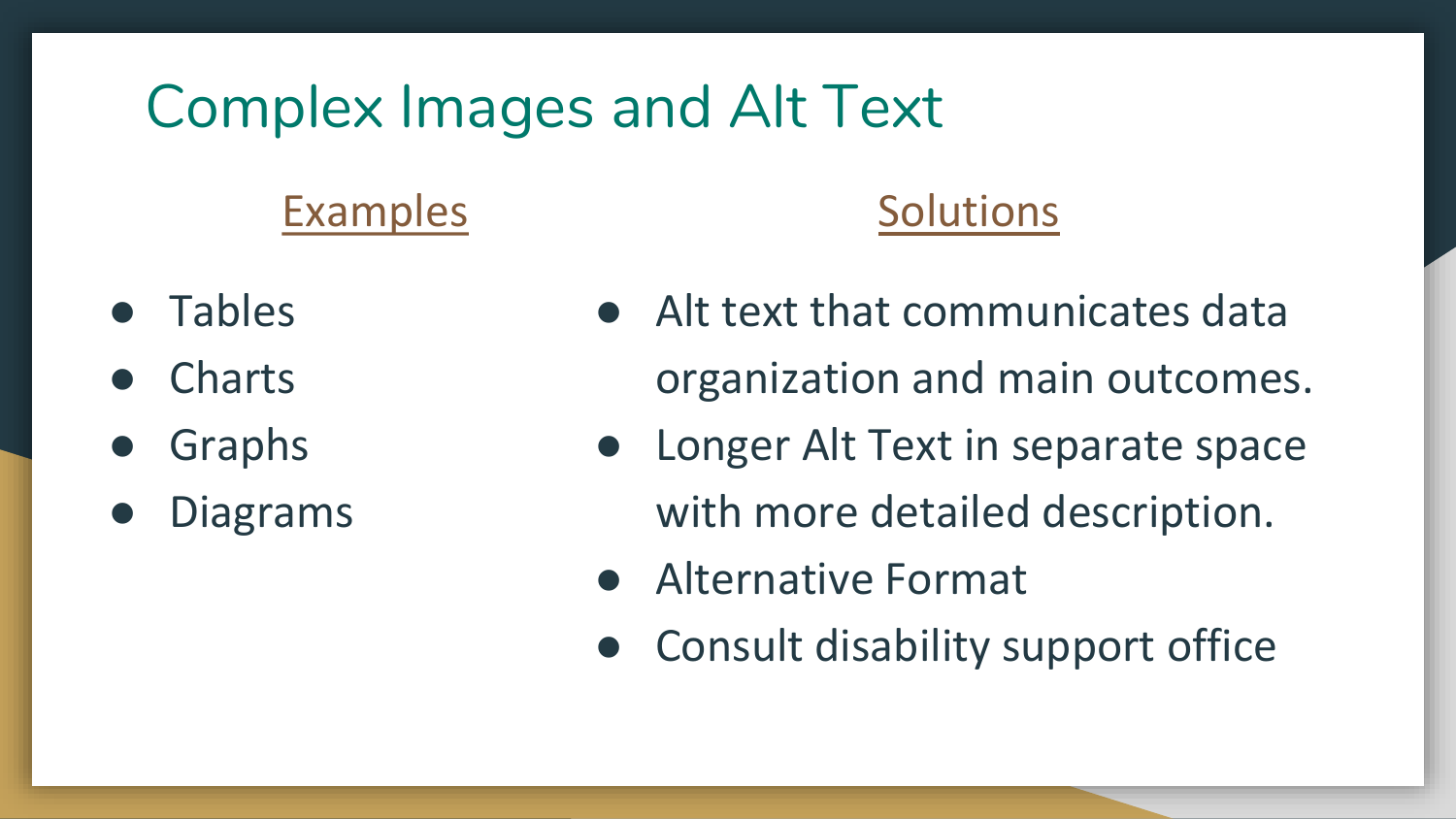# Captions, Transcripts

COMMON FEATURES

- Text appearance
- Color
- Weblinks
- **Sequence**
- **Images**
- Captions, **Transcripts**
- Time-based multimedia guidelines
- Audio and video
- **Captions**
- Transcript file (with captions and visual description)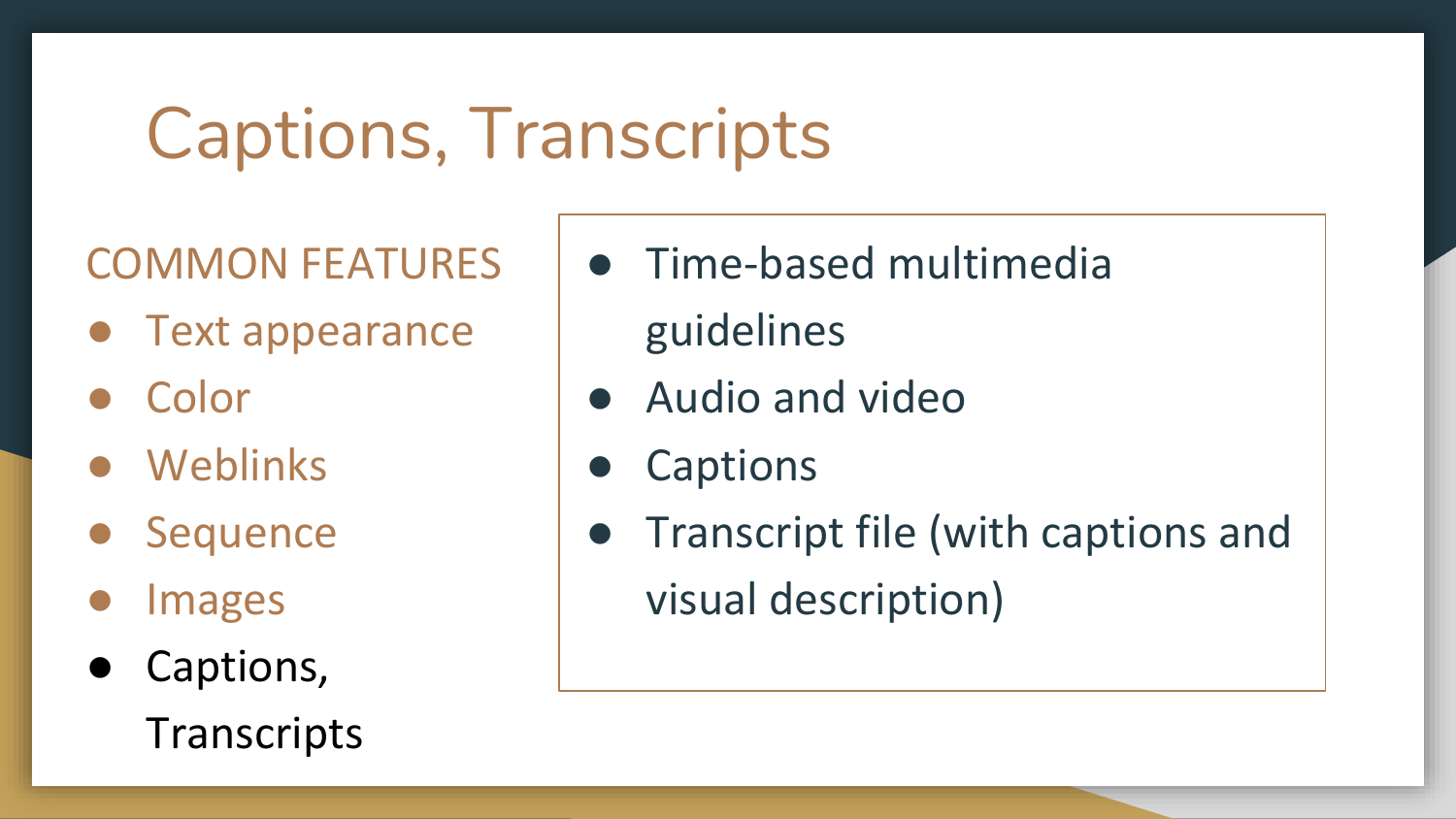# In Review: Common Features for Faculty

- Text appearance
- Color
- Weblinks
- Sequence
- Images
- Captions, Transcripts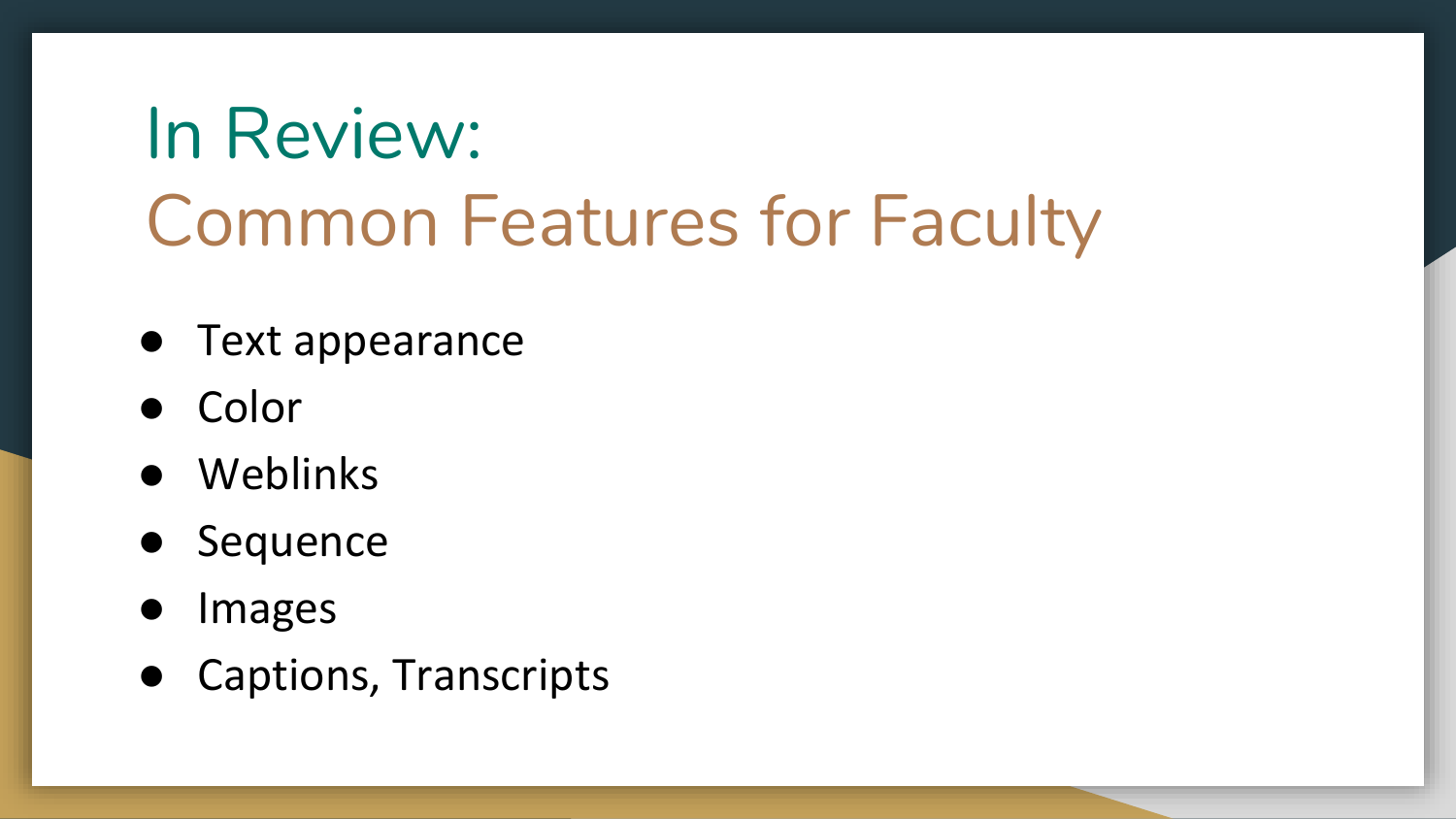Accessibility in Your Instructional Content

- The Documents You Write
- The Presentations You Build
- The Web Media You Use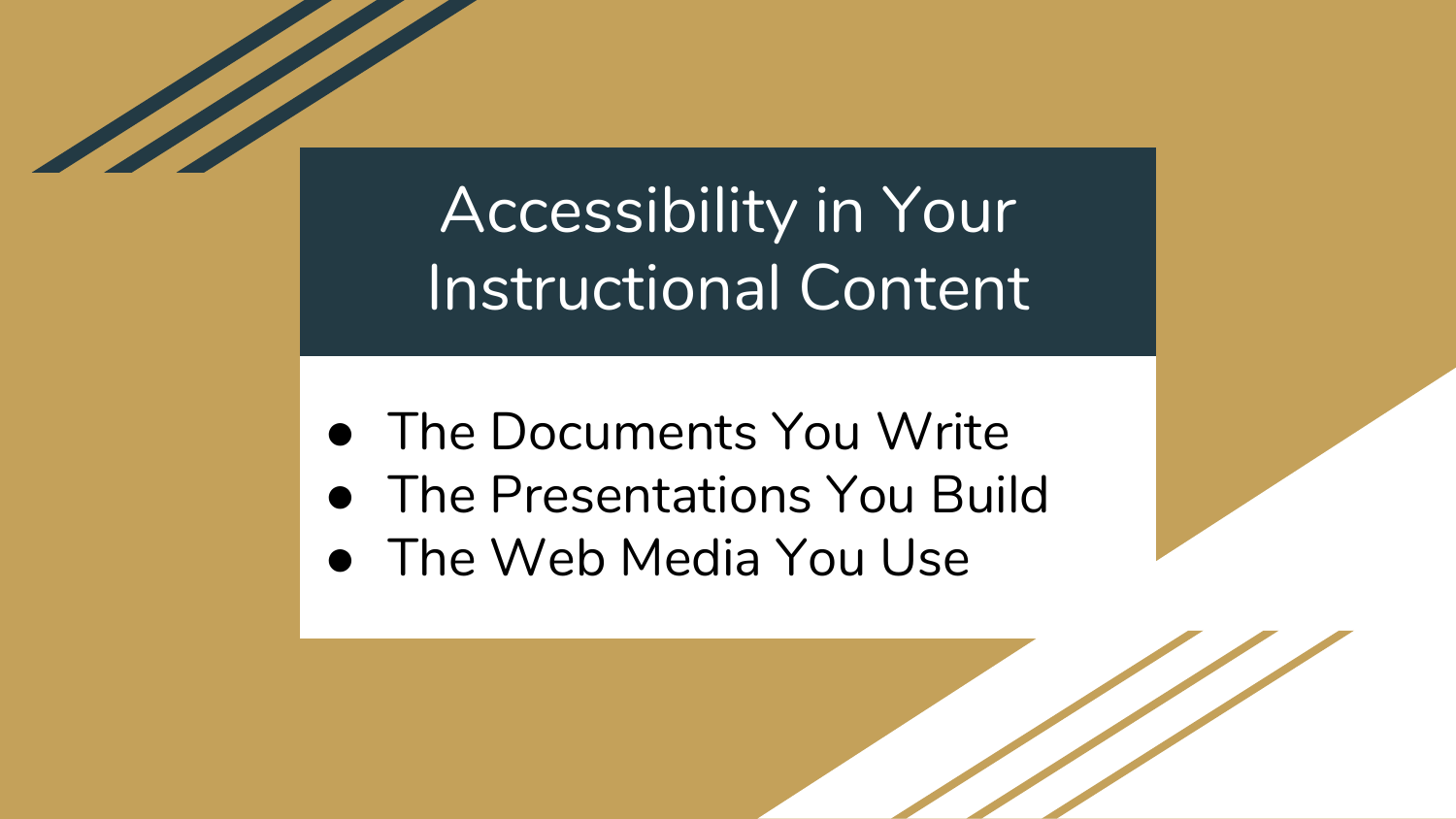## The Documents You Write

- Microsoft Word
- Google Docs
- PDFs

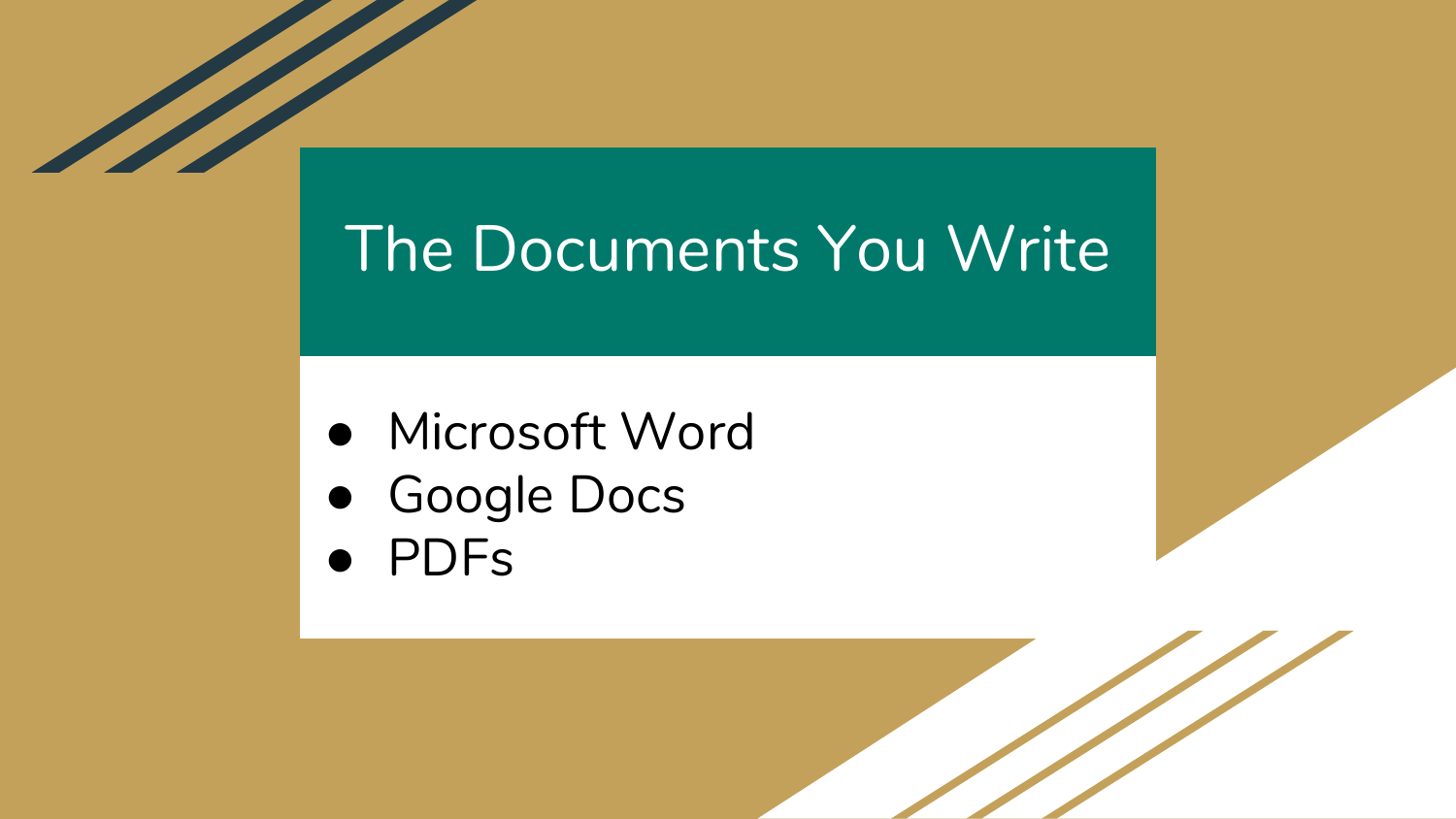The Documents You Write Microsoft Word, Google Docs, PDFs

- Built-in Formatting Tools
- Friendly Font List
- Color contrast
- Hyperlinks
- Check Accessibility Tool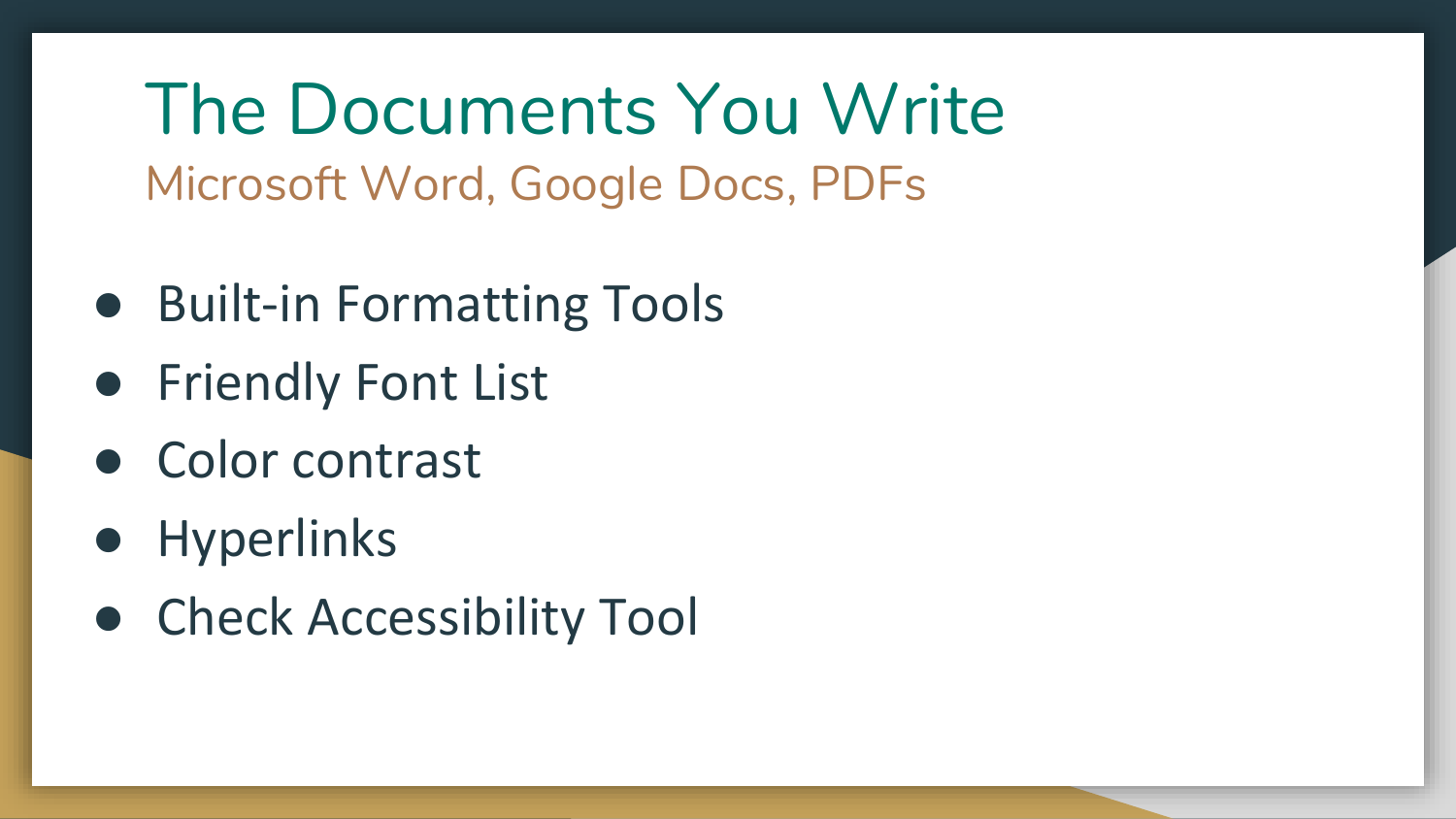## Examples: Check Accessibility Tool (MS Word)



ig and Learning at Oakland University encourages faculty to with scholarly research in the form of scholarship of teaching TL by developing SoTL resources for faculty to consult, ment opportunities at OU and supporting SoTL professional



hodel of SoTL work by OU faculty, CETL keeps a bibliography on teaching and learning on a Celebrating OU Authors page.

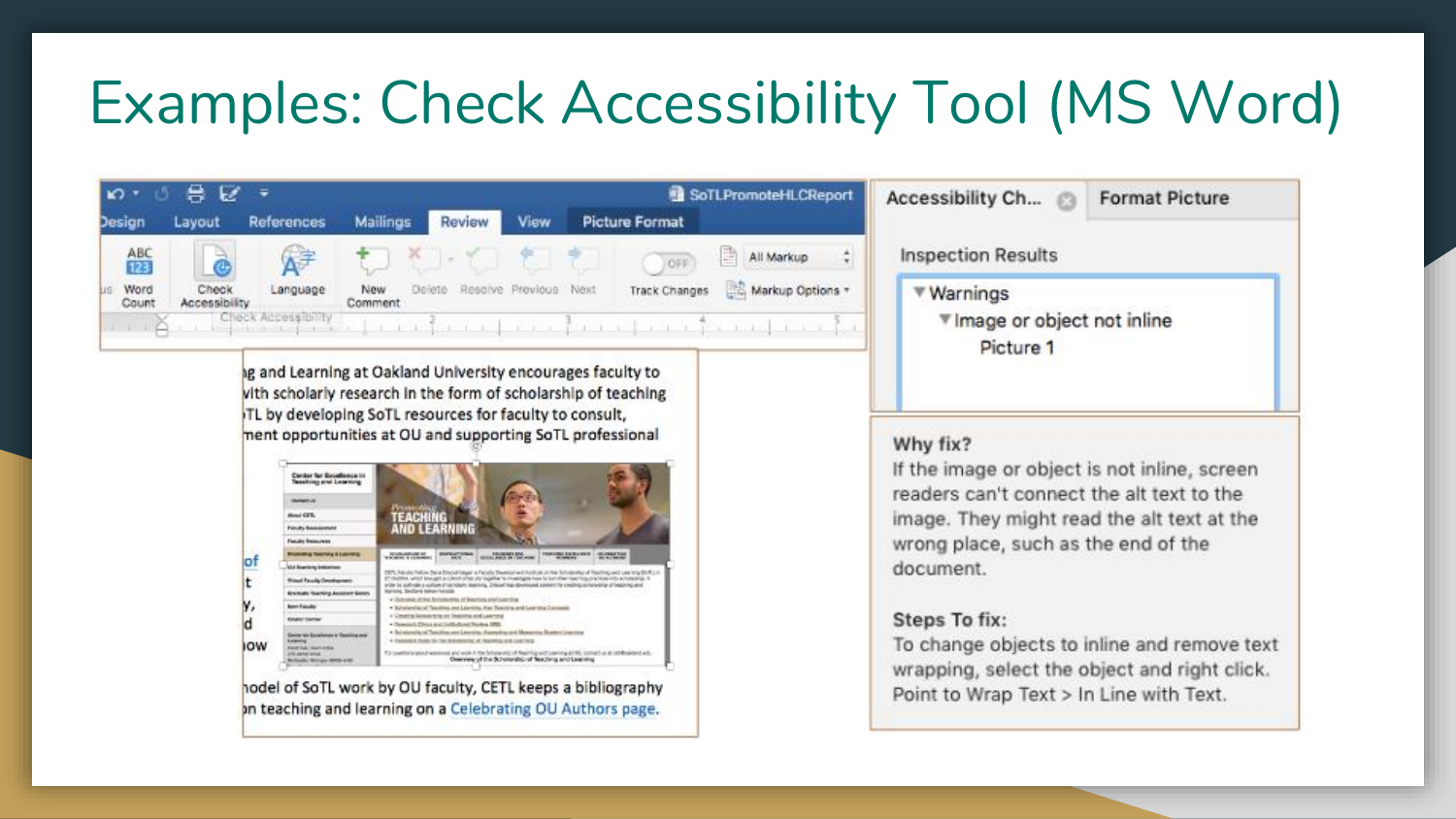# PDFs and Accessibility

**Considerations** 

- What was the original format of the PDF?
- How was it converted into a PDF?
- How is text arranged in the PDF?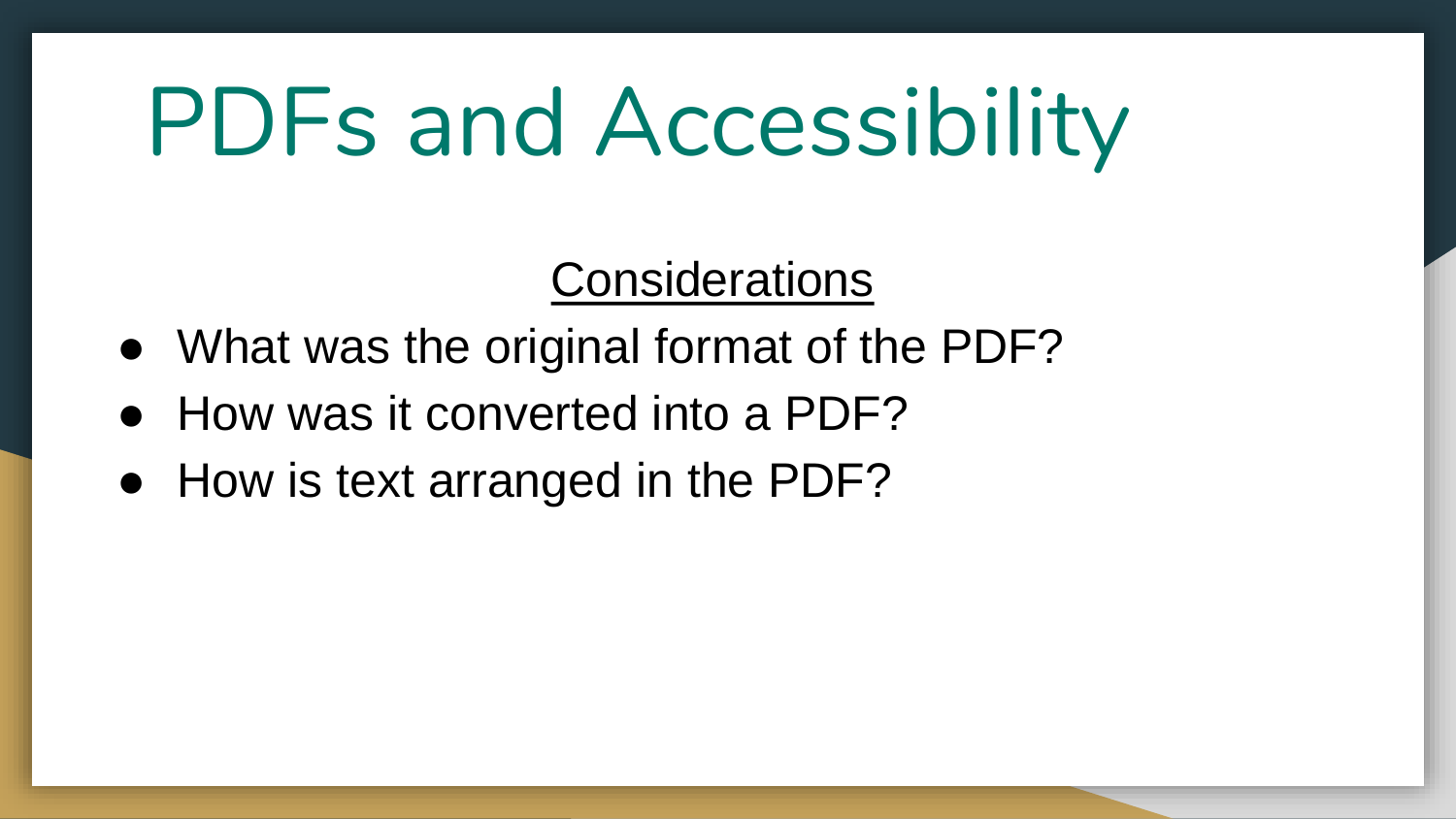# Recommendations for PDFs

- Share editable or web version of your documents.
- Seek alternative formats for course texts.
- Share library links to scholarly articles.
- Convert scanned pages into plain text.
- Evaluate PDFs for inclusion and learning outcomes.
- Prepare students for the learning environment.

(early access to materials, welcome messages)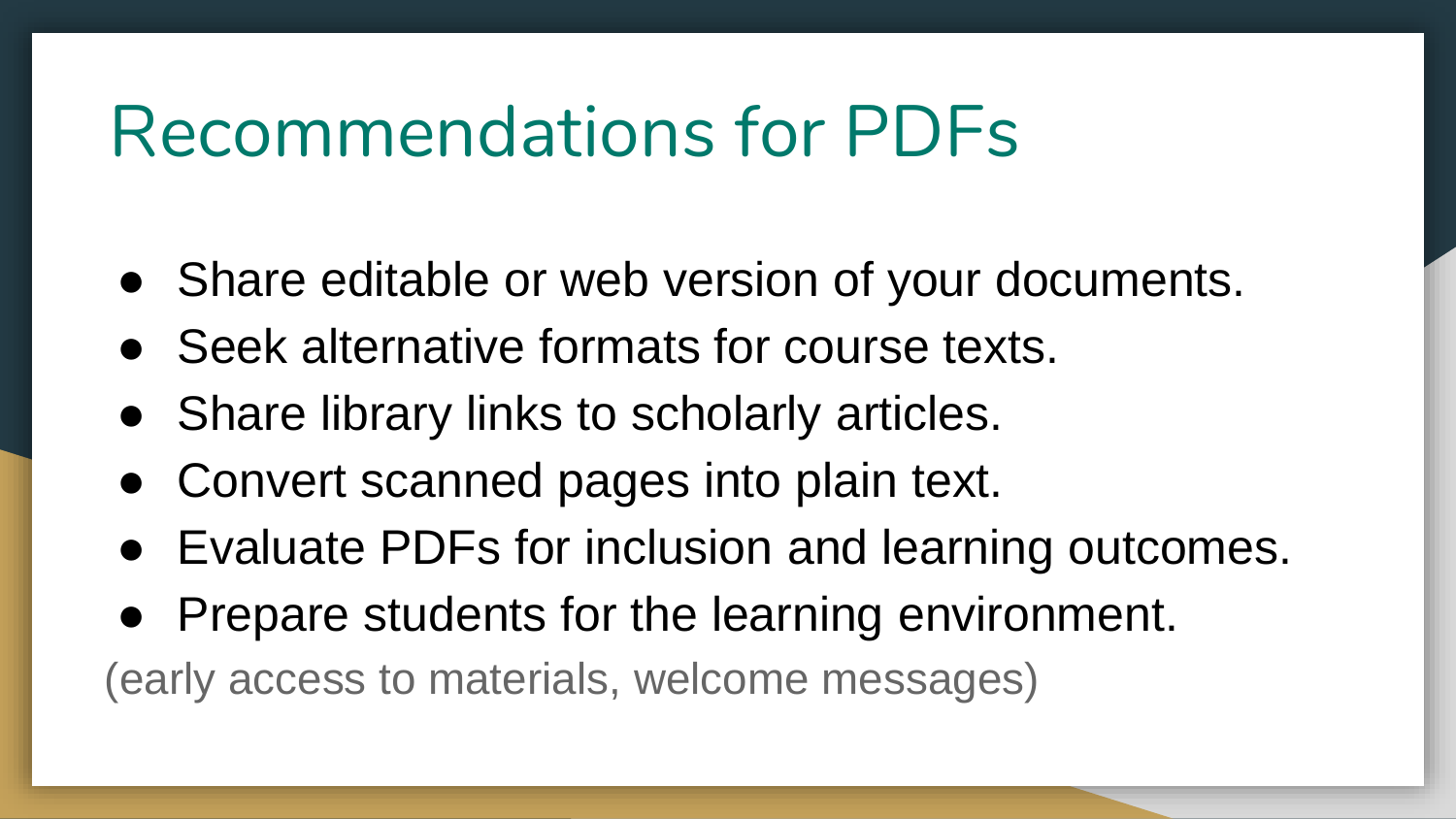## The Presentations You Build

- Slide presentations (PowerPoint, Google Slides)
- Instructional Videos (lecture capture, Camtasia)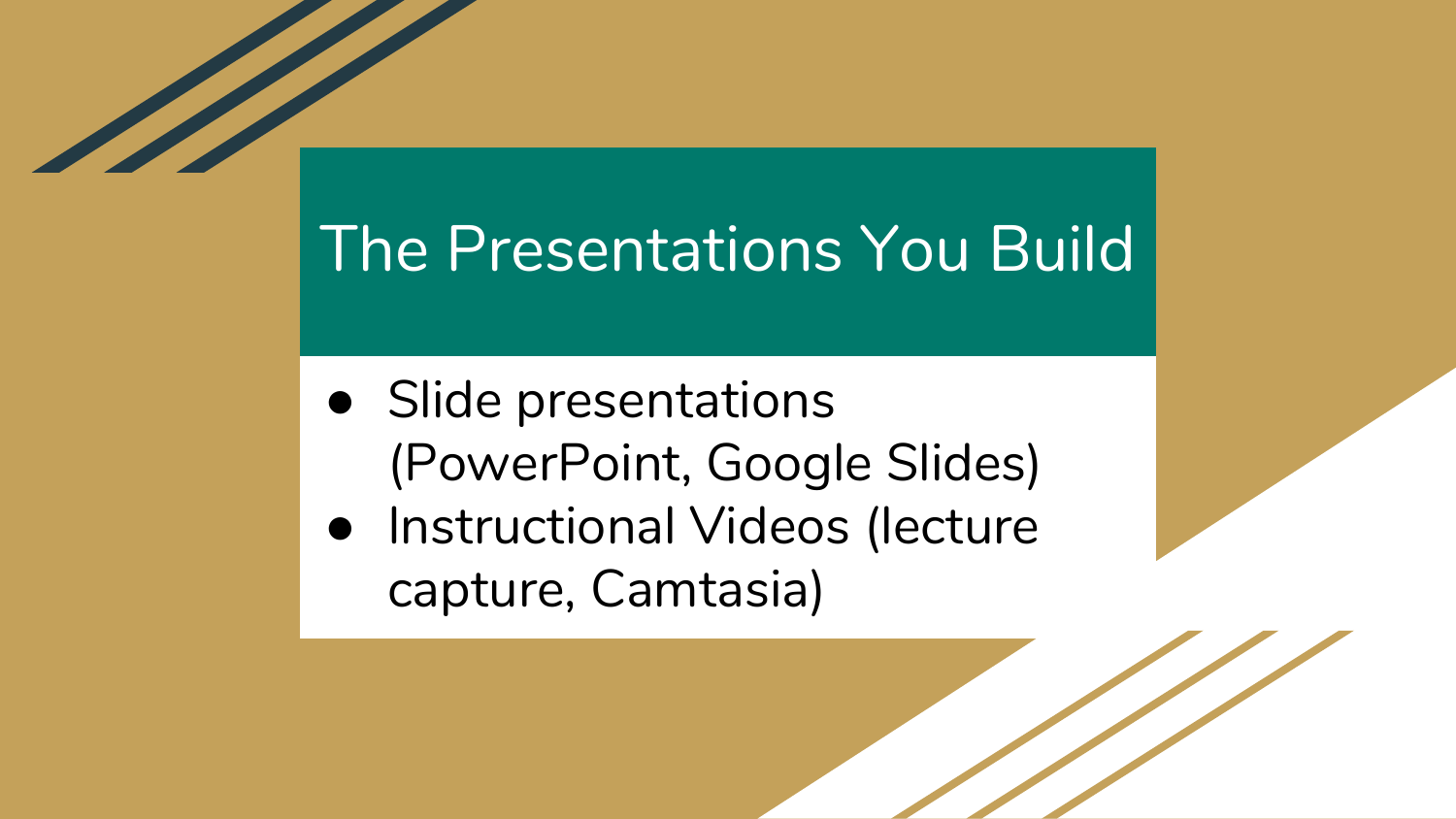The Presentations You Build PowerPoint, instructional videos, lecture capture

- Alt Text for Graphics and Images
- Captions and Transcripts
- Early access for time-based material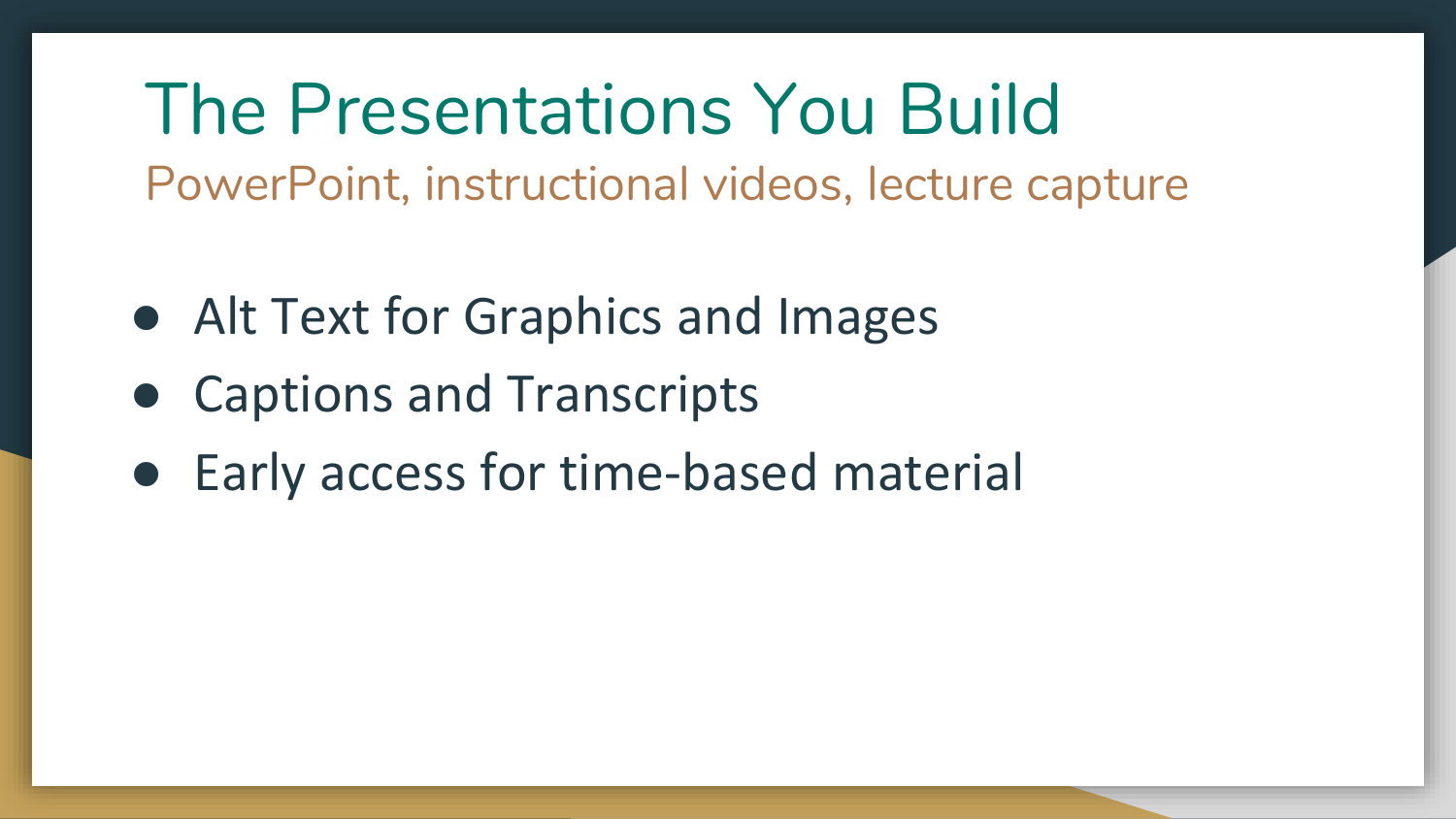## Check Accessibility Tool (MS PowerPoint)

- Using title text boxes for sequence
- Duplicate accessible slides, use pre-designed slides



### $\overline{\mathbf{r}}$  Tips

Tips identify issues that can be changed to make it a better accessibility experience.

> What do the guidelines ent... Common Features for Fac...

Common Features for Fac...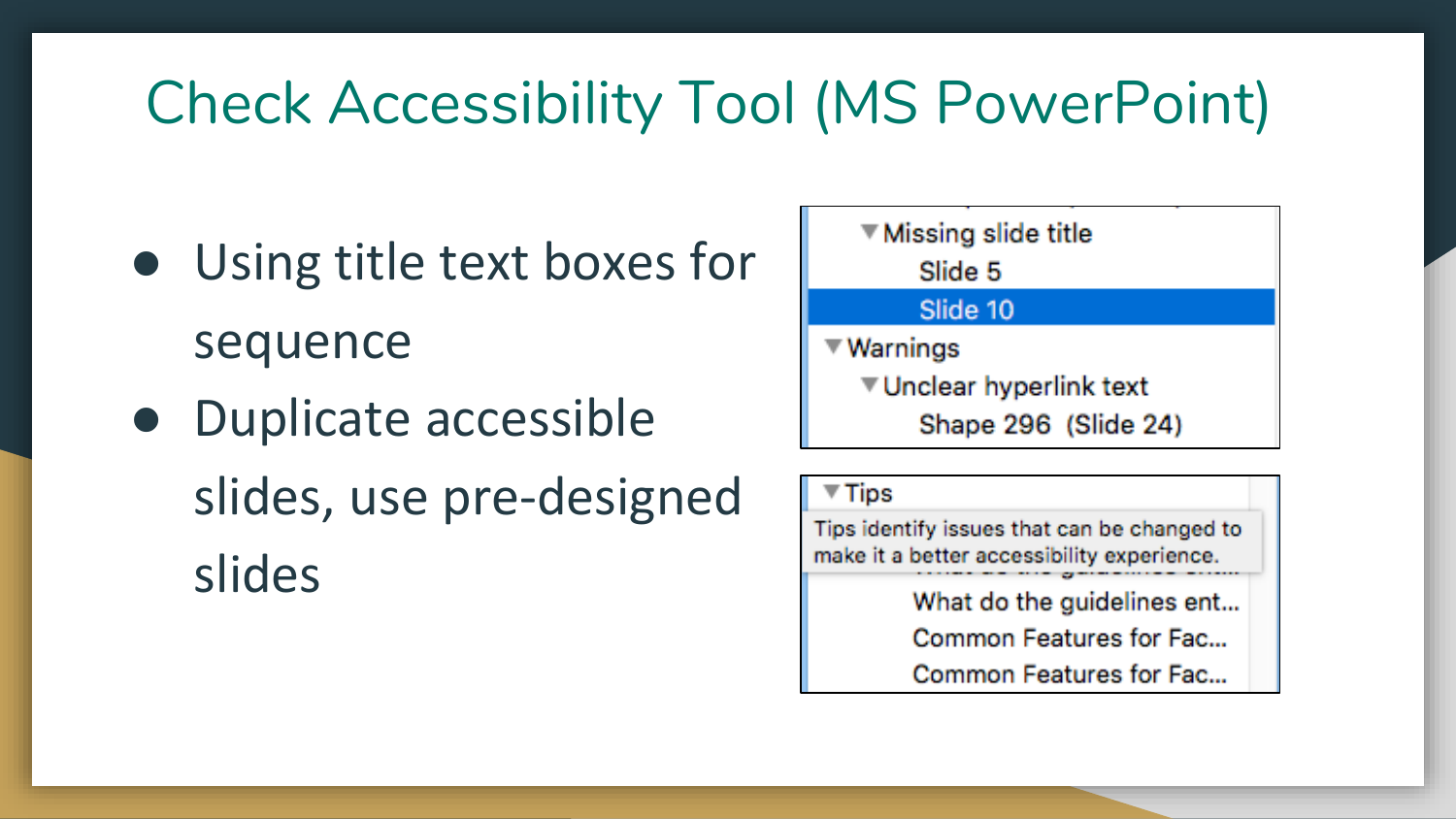The Presentations You Build Instructional Videos Example: Challenges

- **Producing captions and transcripts** ○ [Otter.ai](https://otter.ai/) (free)
- Complying to visual accessibility standards (color, font, interactivity)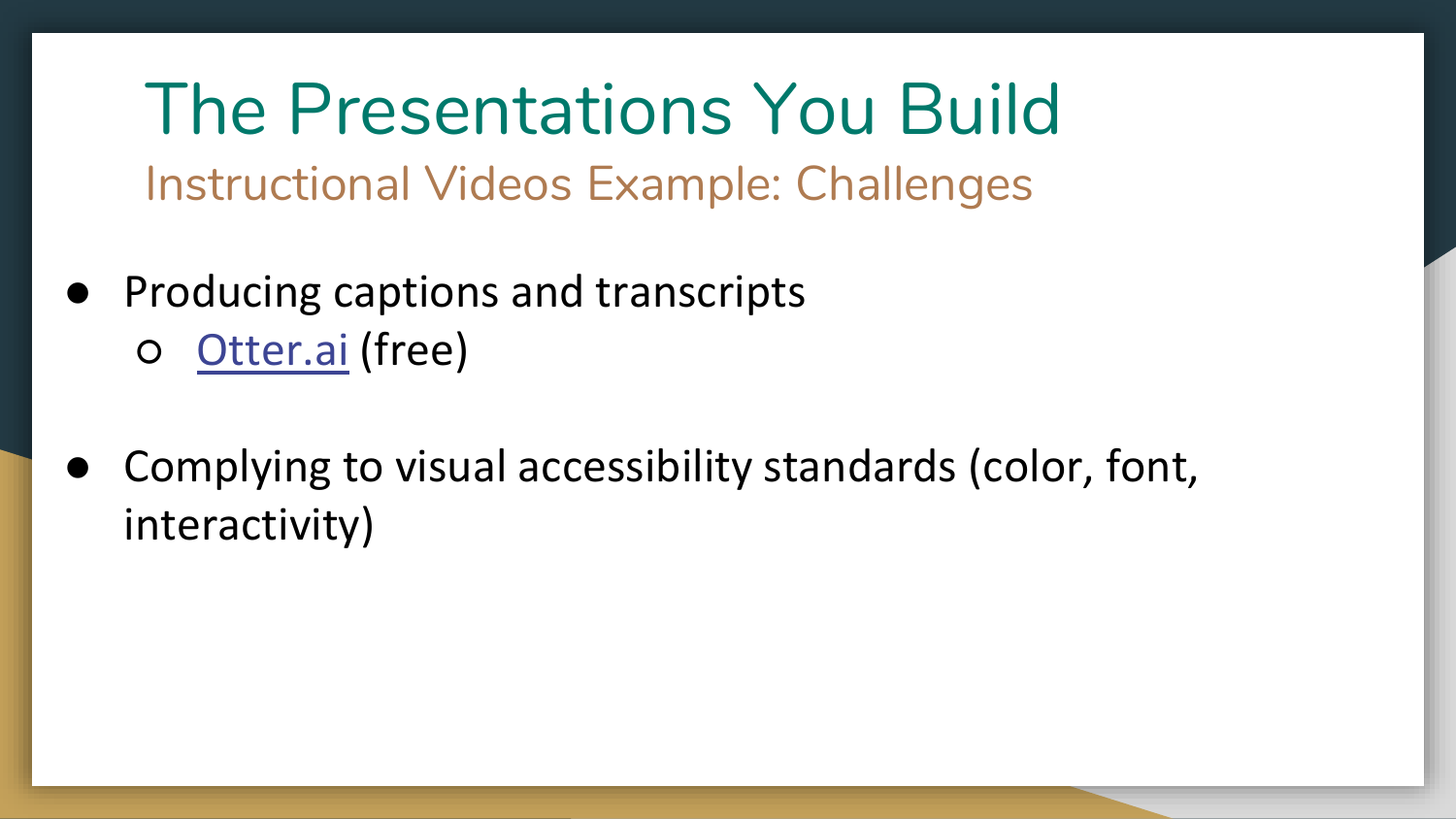The Web Media You Use Moodle, YouTube, and other websites

- Captions and transcripts
- Alt text for images
- Keyboard navigable
- Customizable

Is "what you're linking to" accessible?

- **Articles**
- **Videos**
- **Research journals**
- PDF files
- Websites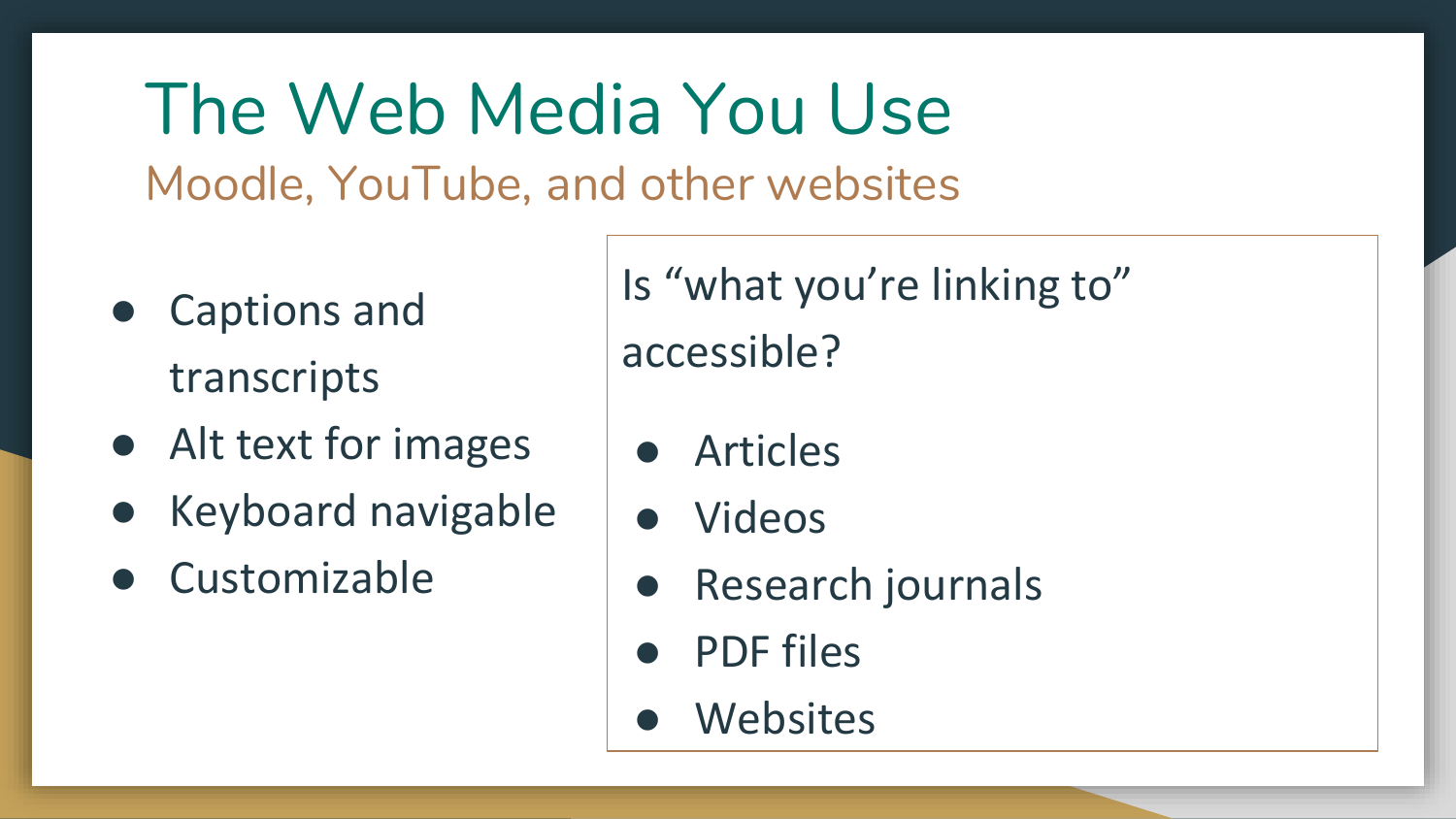The Web Media You Use How to Meet Challenges

- Discuss accessibility concerns with publishers
- Consult with campus accessibility experts
	- e-Learning or Teaching & Learning Dept.
	- Disability Support Services
	- Librarians
- Identify companies and tools that are reliably accessible; use media accordingly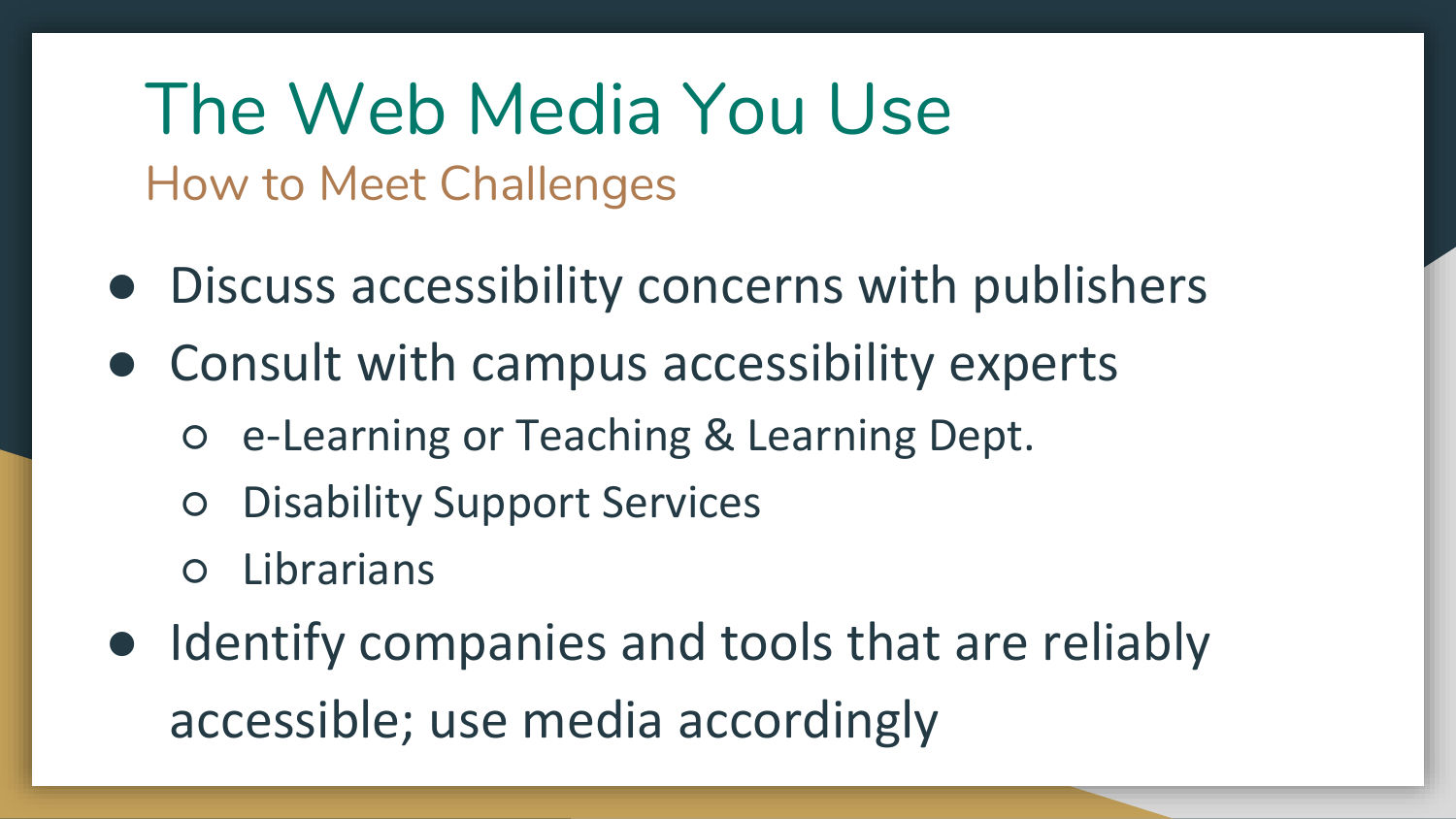## First and Future Steps

- Using built-in LMS tools
- Implementing new process for new digital material
- Prioritizing updates
- Considering inclusive course design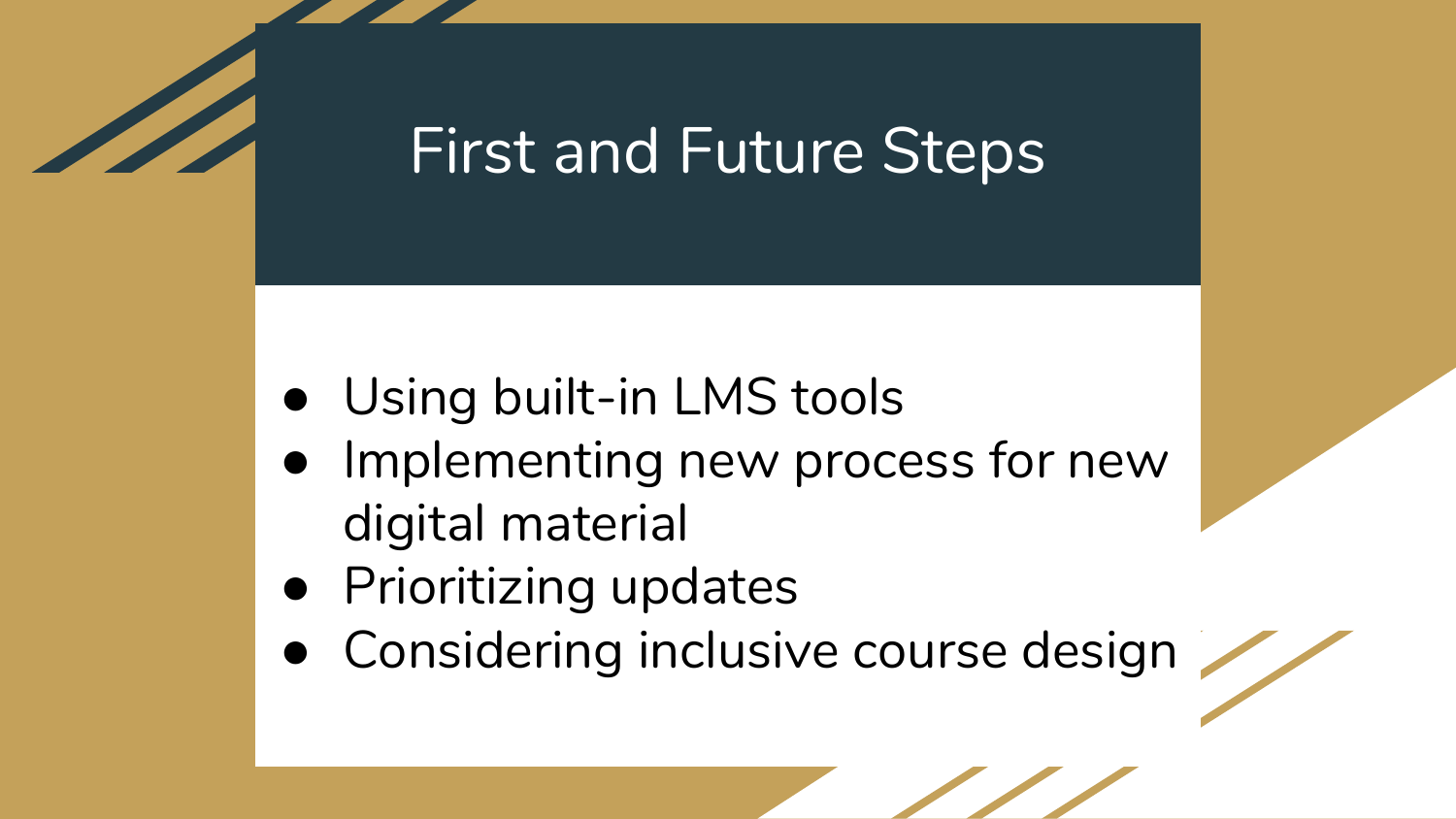Using Built-in LMS Tools Built-in Accessibility Features; Support

- Accessibility tool options for LMS (e.g. Blackboard a11y)
- Accessible LMS themes
- Built-in LMS Text Editor (text styles & Alt Text)

Ally's accessibility indicators & scores are only visible to instructors. NEVER students.

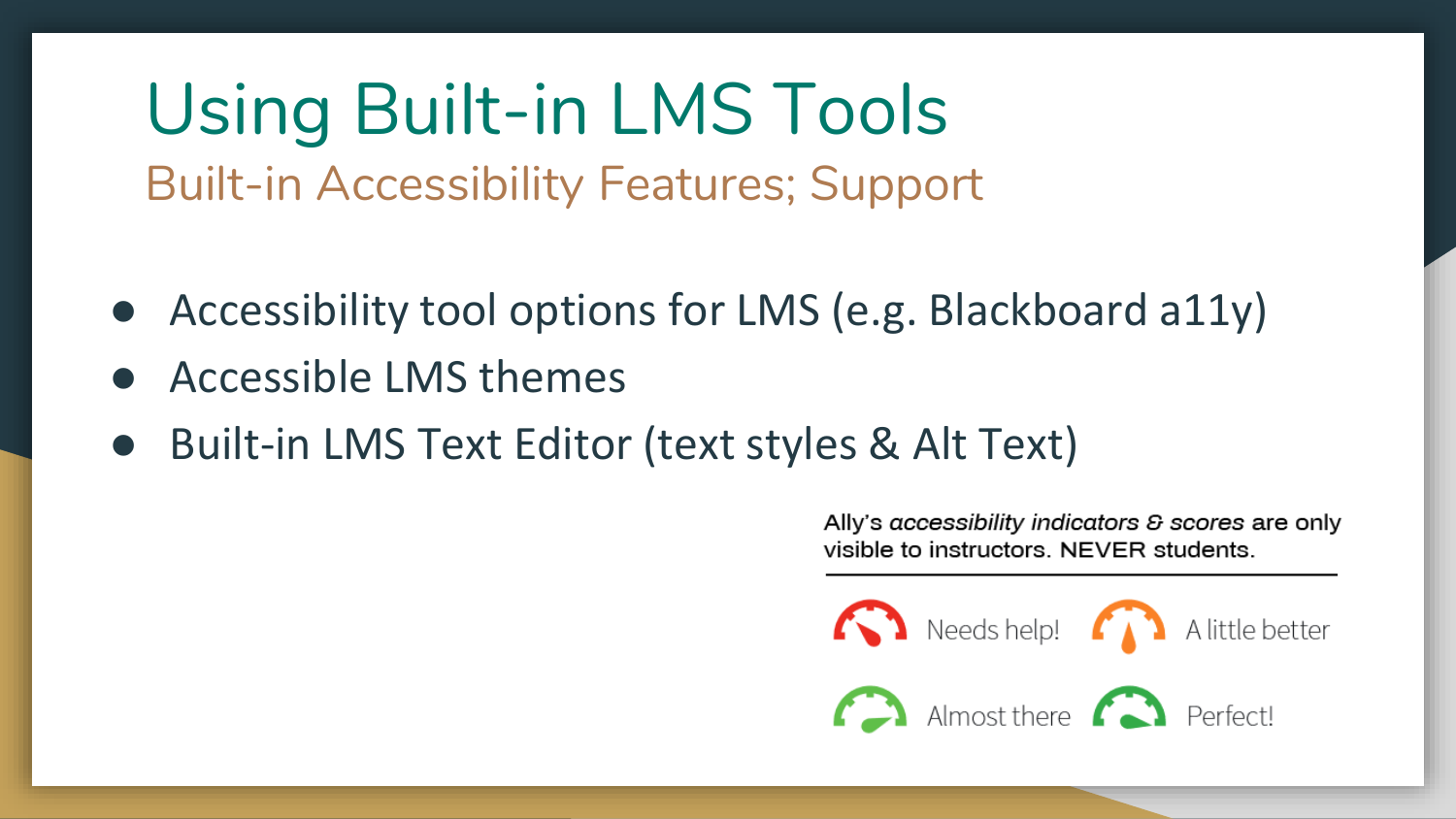Implementing New Process for New Content Using Program's Style Tools and Templates

- Documents: Use Style tools within program rather than manual features (headings, bolding)
- Presentations: Use slide designs within programs, especially title boxes
- Treat the Accessibility Checker like we used to treat Spell Check
- After making an accessible file, use as template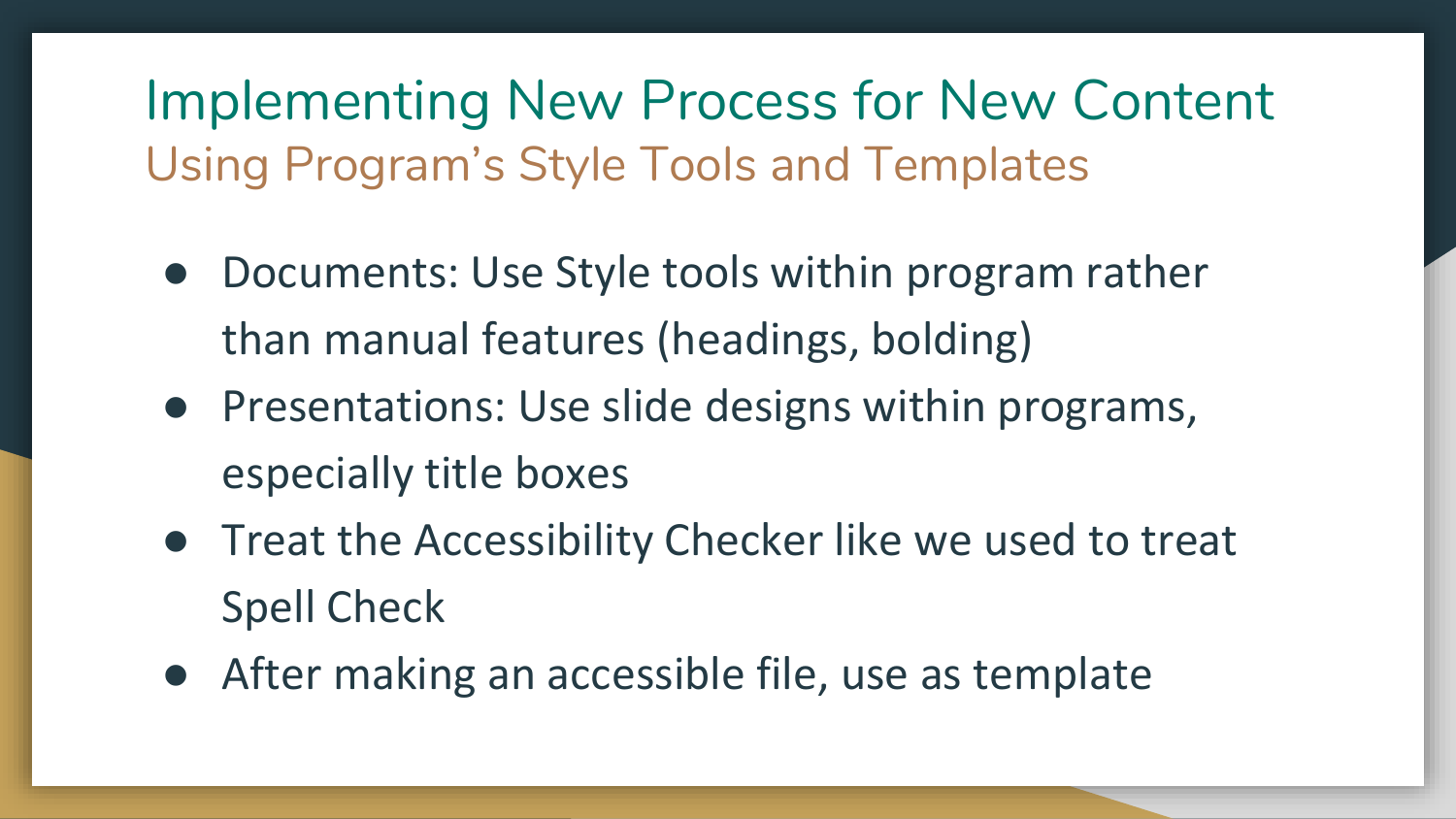Implementing New Process for New Content Creating Instructional Videos

- Start with a script
- Identify a transcript-generating tool (e.g. otter.ai)
- Choose programs that make the captioning process easy and accurate
- Streamline process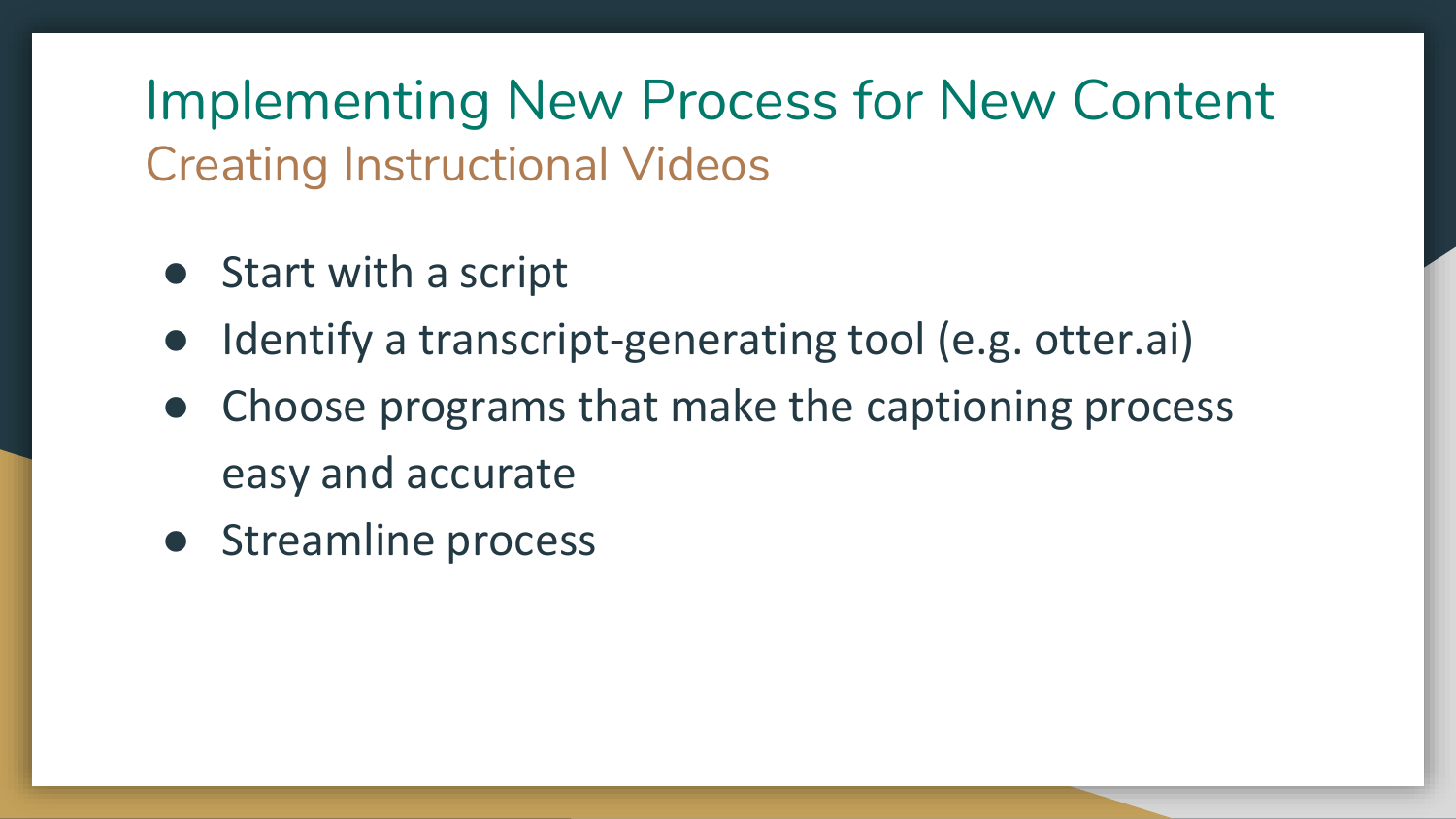# Prioritizing Updates

- 1. Locate most-often used digital instructional material.
- 2. Evaluate this material for accessibility.
- 3. Make timeline for updating materials.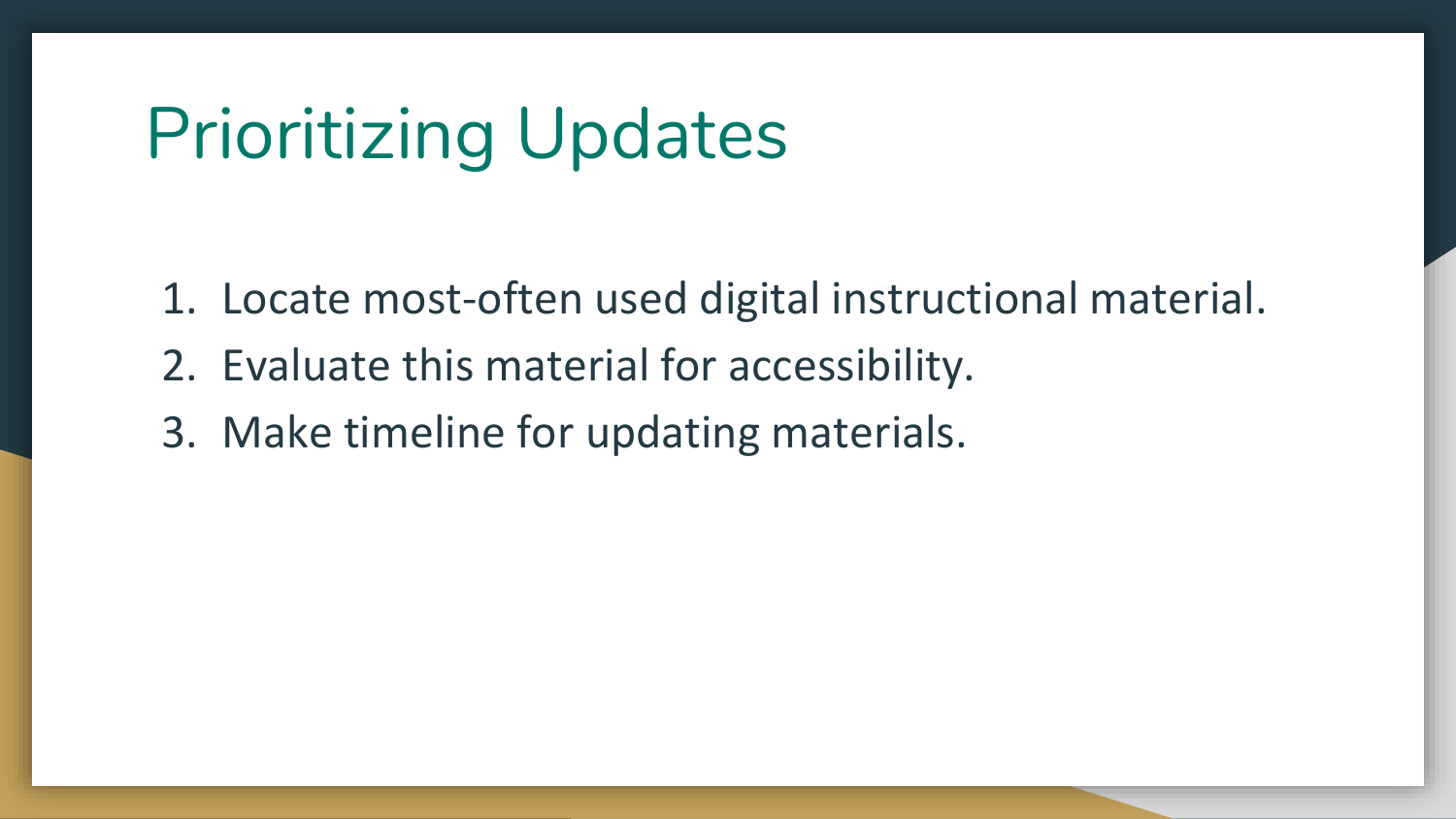## Considering Inclusive Course Design

- [Universal Design for Learning](https://www.oakland.edu/cetl/ou-teaching-initiatives/)
	- Increasing student choices
	- Increasing instructional variety
- Reflect on culture of accessibility in your class and field
	- What is the discussion around accessibility?
	- What *should* the discussion be?
	- How is accessibility understood in your course?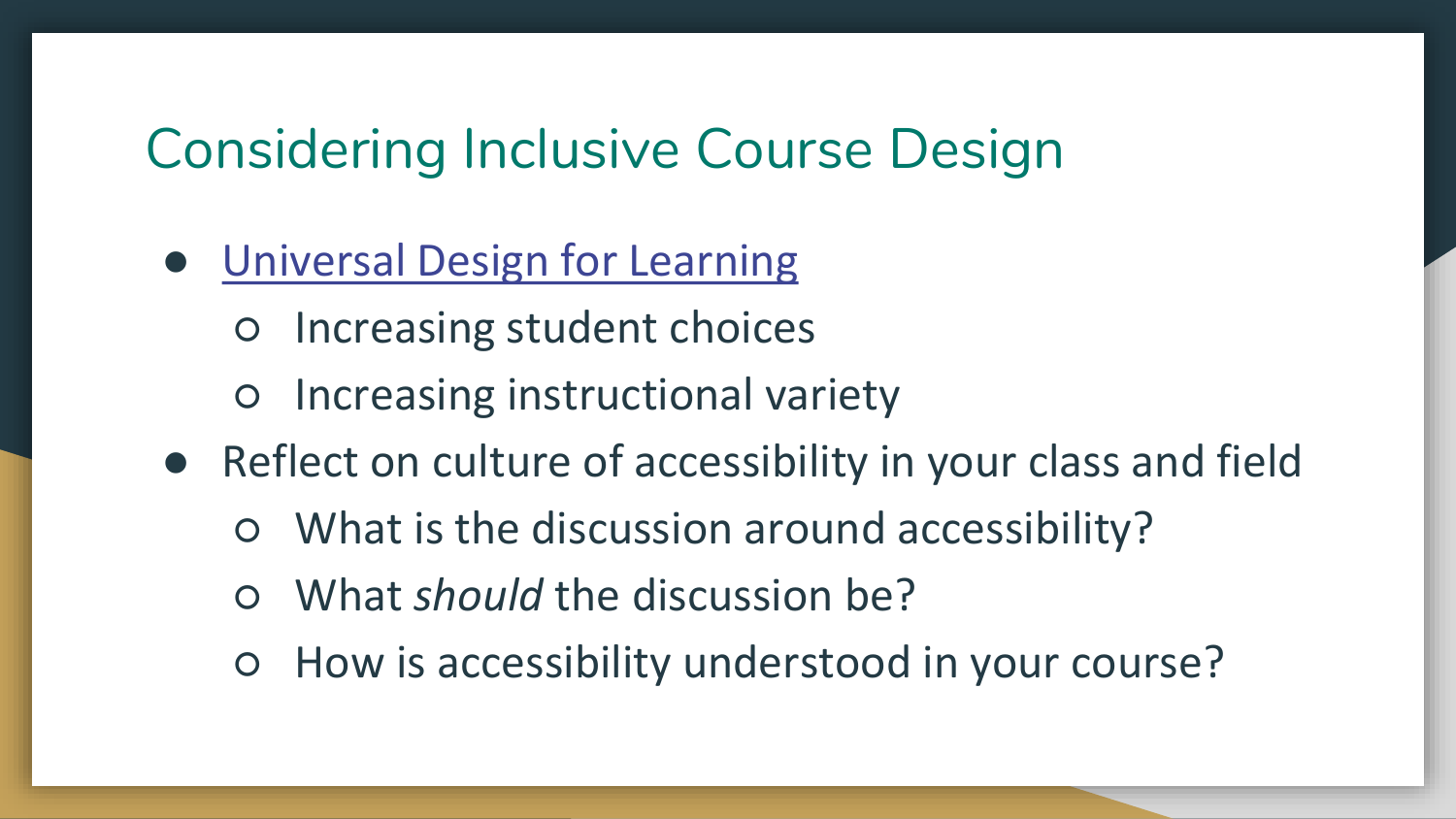## Accessibility Checklist

[Digital Accessibility Checklist](https://docs.google.com/document/d/1DOpUlvxmV-pwykzlOzpokxM3pfmCCBblhvo3ehcuzXU/edit?usp=sharing) facilitates reflection on current accessibility practices you use in your course and plans for increased accessibility.